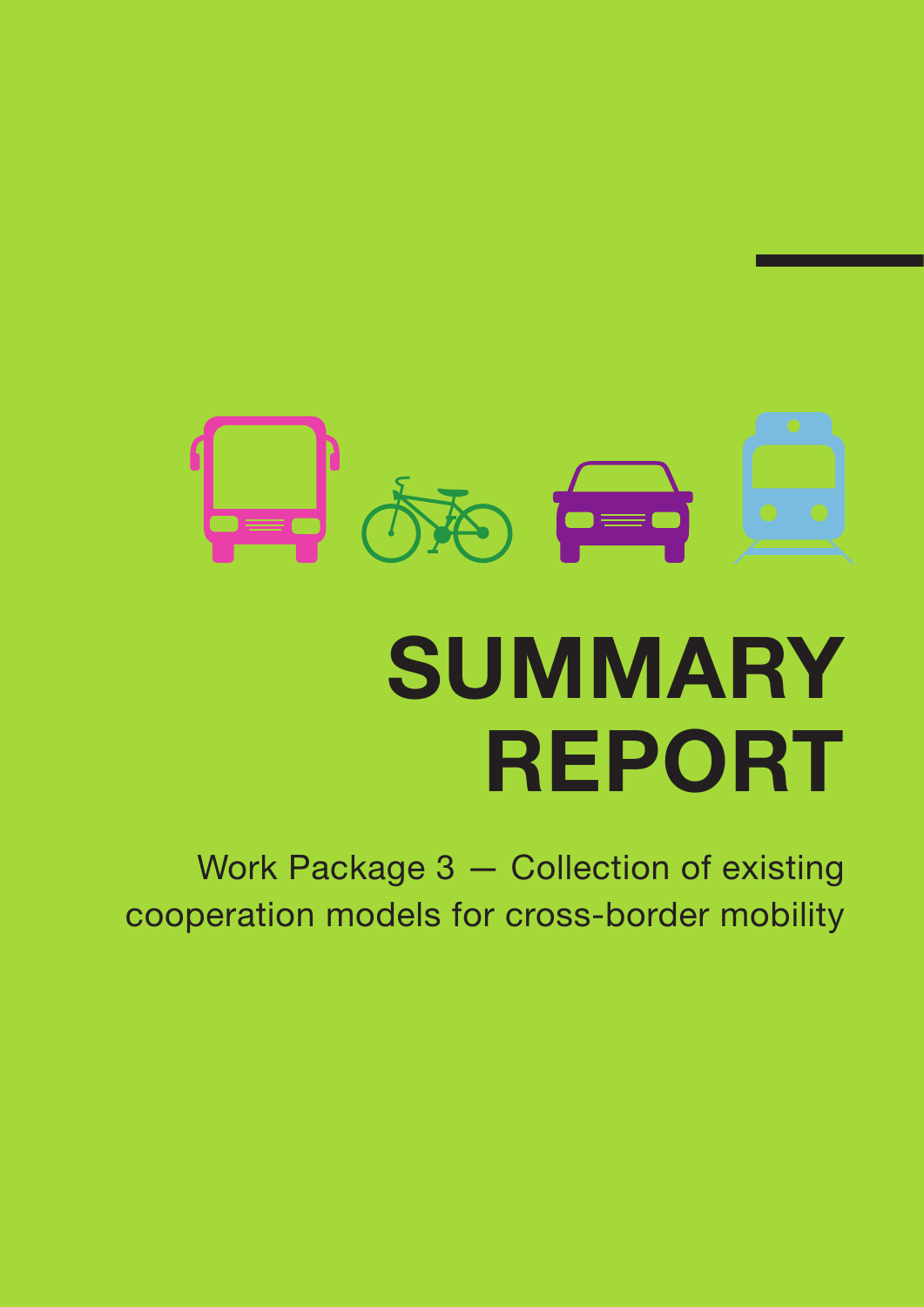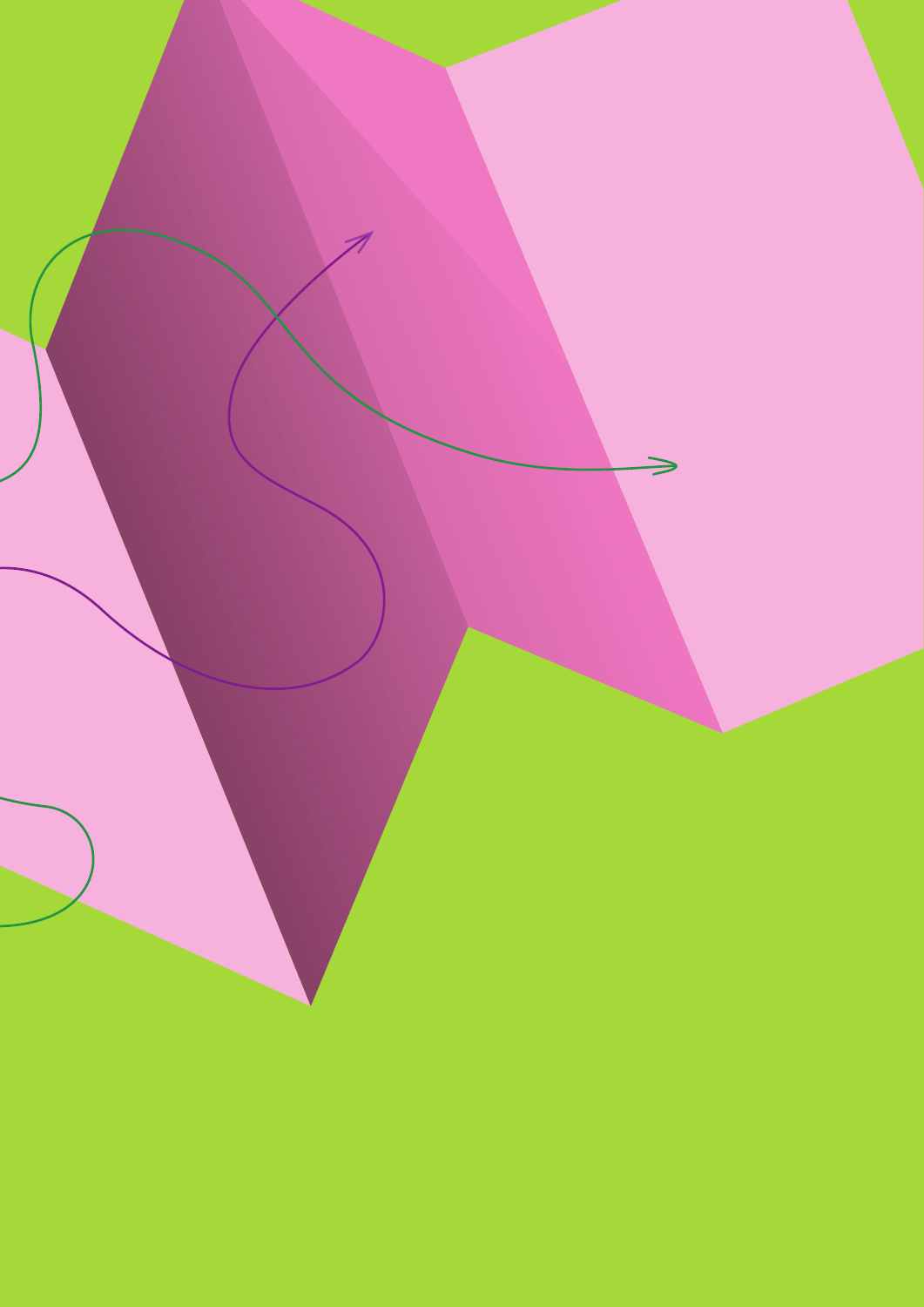# Cross-border mobility in the Alpine Region

Co-financed by the European Union through the Alpine Region Preparatory Action Fund (ARPAF)

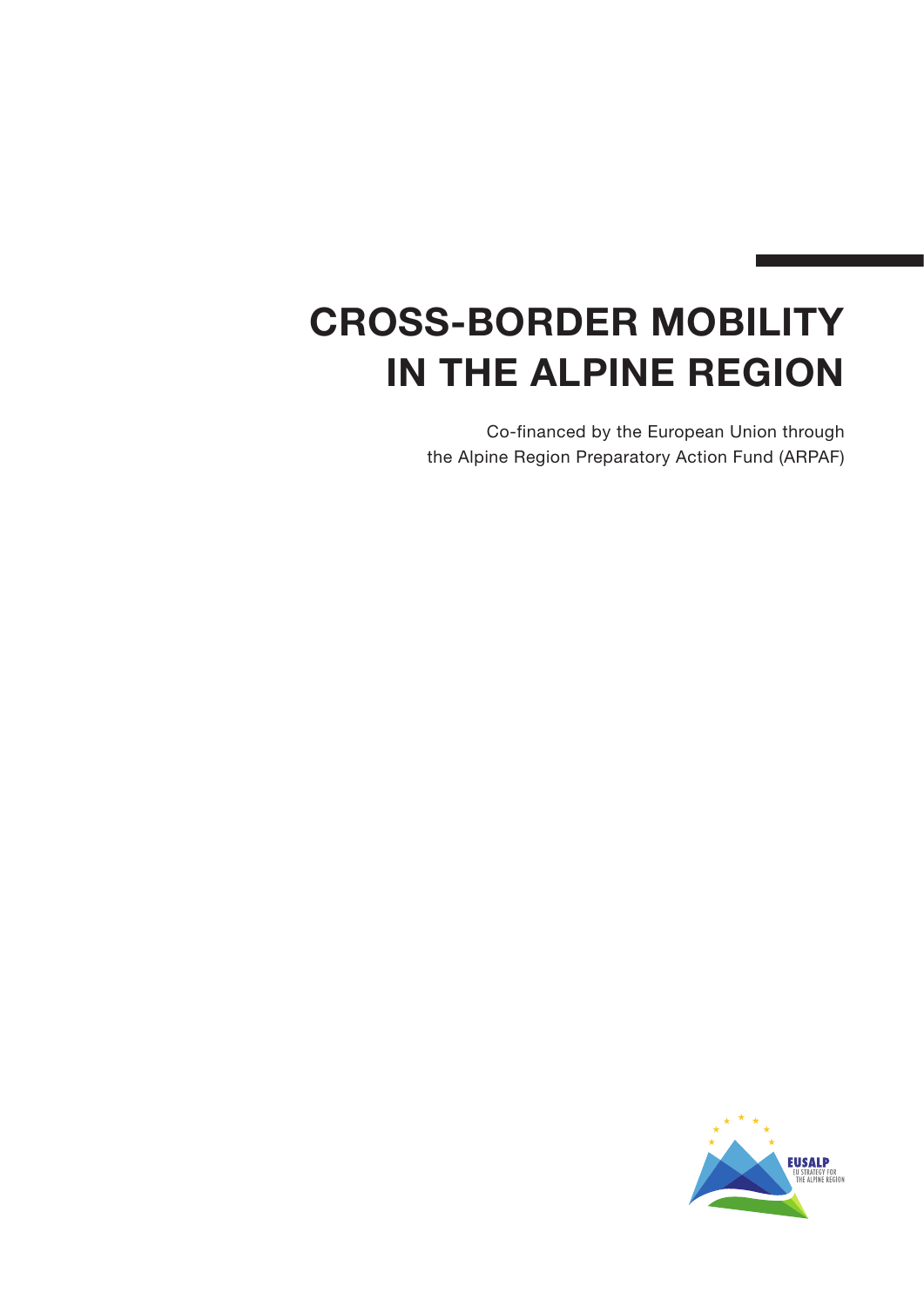Lead Partner: Swiss Center for Mountain Regions (BAG) Project partners: Office of the Tyrolean Government, CIPRA International Responsible partner for work package 3: CIPRA International Project length: 24 months, January 2018 to December 2019 Authors: Marion Ebster and Corinna Schmidt, CIPRA International

### More Information on the project:

www.alpine-region.eu/projects/arpaf-cross-border

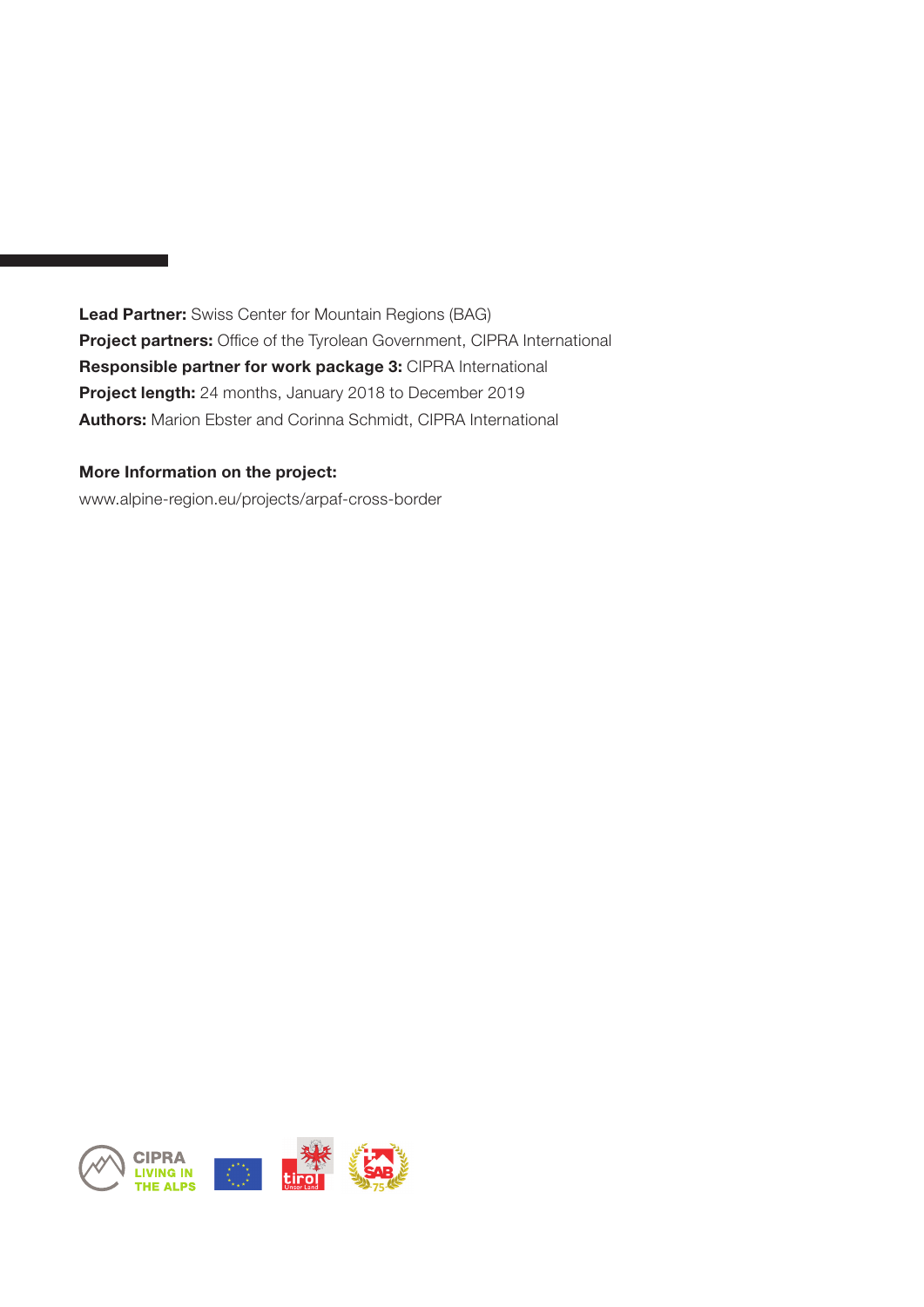# **INDEX**

and the state of the state of the state of

| Abstract                           | 07 |
|------------------------------------|----|
| <b>Introduction</b>                |    |
| <b>Project Aims</b>                | 08 |
| WP3 and Action 3.4                 | 09 |
|                                    |    |
| <b>Methodology</b>                 |    |
| Description of Methodology         | 10 |
| Mapping of interviewed stakeholder | 11 |
| Categories of questions            | 13 |
|                                    |    |
| <b>Results</b>                     |    |
| 1. Basic Information               | 15 |
| 2. Leadership                      | 17 |
| 3. Organizations                   | 18 |
| 4. Costs and Funding               | 20 |
| 5. Cooperation                     | 21 |
| 6. Transferability                 | 24 |
| 7. Internal Communication          | 25 |
| 8. External Communication          | 26 |
| 9. Reflection                      | 29 |
|                                    |    |

# **Summary**

| Success factors | 35 |
|-----------------|----|
| Main challenges | 36 |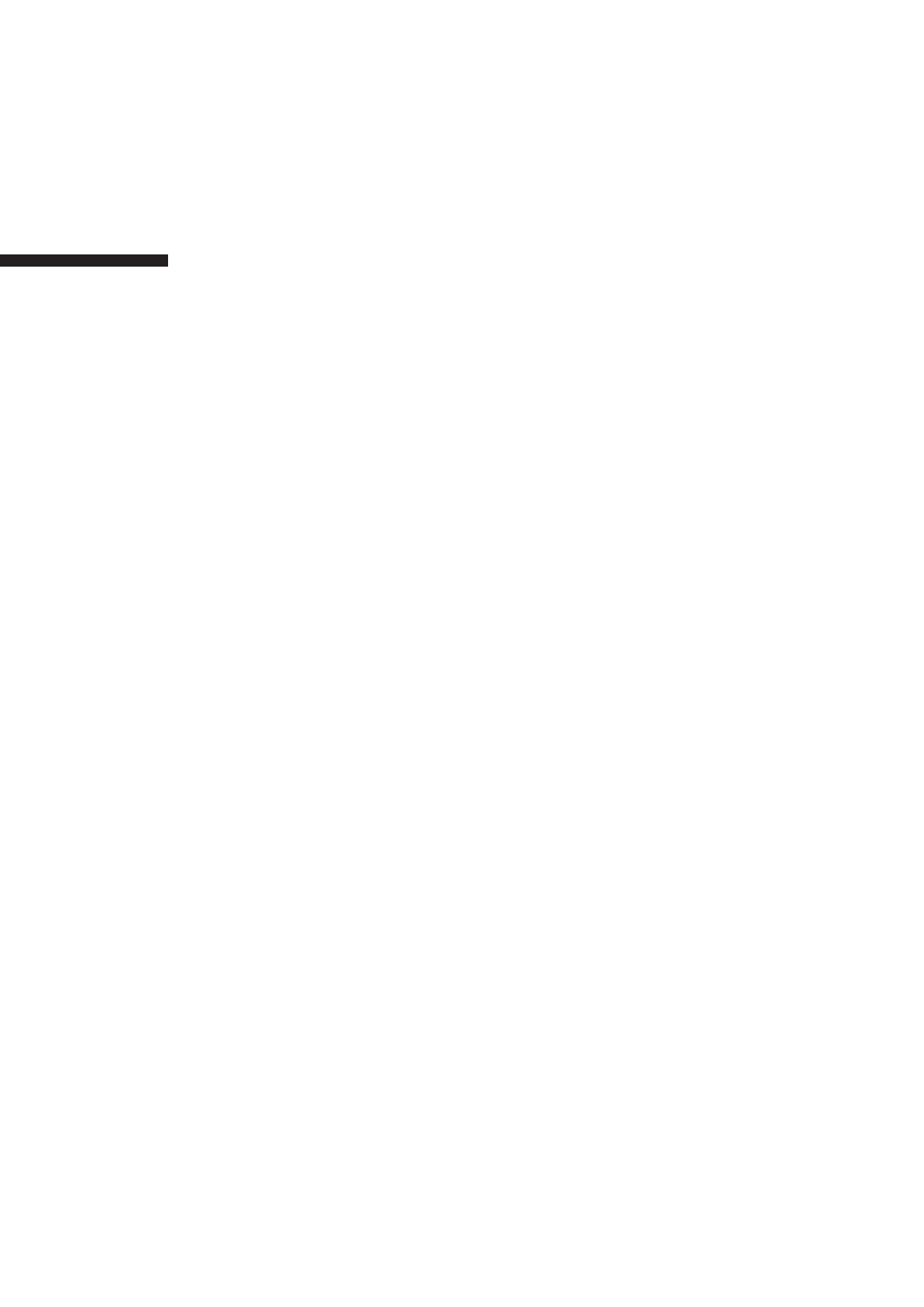#### ABSTRACT

The main objective for WP3 was the collection and analysis of eleven existing co-operation models for cross-border commuter mobility in the Alpine region. In order to learn more from these high-potential co-operation models 17 qualitative interviews were carried out with key stakeholders on both sides of the respective borders – where possible. The focus of the interviews laid on how co-operation across borders works in practice. The goal was to find out about the predominant management and governance structures in order to make –these best practice examples transferable to other regions.

# We have identified the following success factors for cross-border co-operation:

- • Clear structures and responsibilities
- Clear legal status of the partners, Encouragement through politics
- Good relationships and common objectives of the partners
- Give and take willingness to compromise
- Subsidiarity

#### Main challenges are:

- Legal aspects (taxes, building regulations),
- • Personal/subjective aspects (cultural differences, working mentality, language, time and personal resources)
- Functional aspects (political systems, differences in decision making processes)
- Content related aspects (willing to find compromises, priorization of public interest).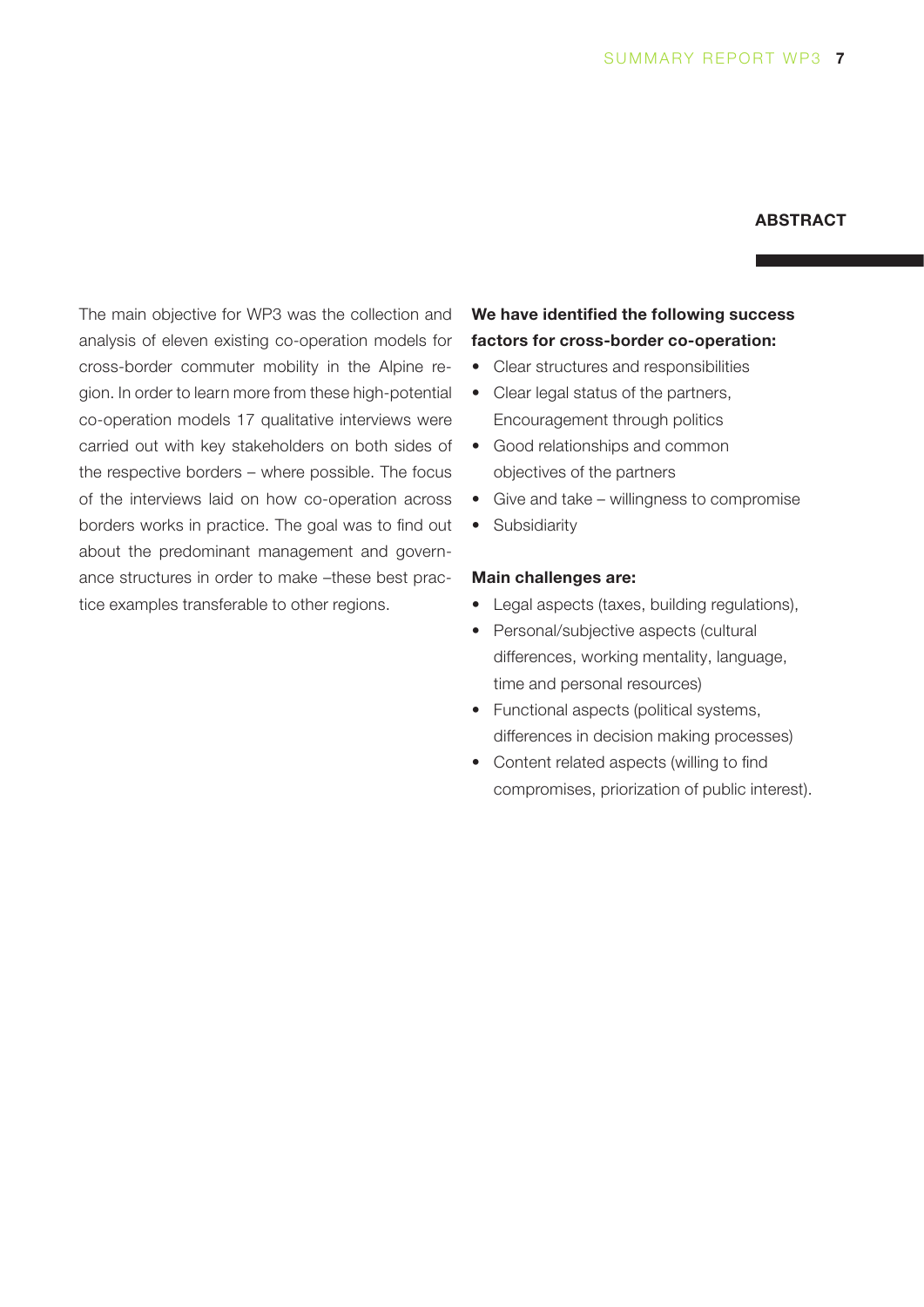#### **INTRODUCTION**

The negative consequences of mobility like noise and air pollution, CO<sub>2</sub>-emssions, or landscape fragmentation can be found in many Alpine countries. Traffic congestions due to overlapping peaks of freight transport, tourism mobility and commuter mobility lead to conflicts among the different stakeholders. Whilst freight transport and partly tourism mobility are on a high level on the agenda of the European Union and most Alpine countries, the role of sustainable commuter mobility to reduce negative impacts has played a less important role in most Alpine countries. The public discourse on sustainable commuter mobility is currently dominated by negative aspects like invasion of privacy and restrictions. However, there are important opportunities for positive connotations of sustainable commuter mobility that can be strengthened. In terms of the reduction of emissions commuter mobility offers a great chance to contribute to reaching ambitious climate targets and to increase quality of life at regional level.

Transport networks and services have for a long time been planned in a purely national context. These transport networks and services therefore are no longer in coherence with the ever-increasing passenger flows across borders. This holds particularly true for public transport systems. Commuting across borders is a reality, and most of the transport flows are by cars. Congested roads with a negative impact on economy, society and the environment are the consequence. EUSALP as a multilevel governance approach is a huge opportunity to address these problems and to find common solutions.

#### Project aims

- 1. To establish an overview of cross-border mobility across the Alpine Region with a focus on daily commuting;
- 2. To identify gaps of cross-border mobility with respect to infrastructure and soft factors;
- **3.** To identify solutions for facilitating daily cross-border passenger flows by sustainable transport modes through new opportunities offered by digitalisation;
- 4. To provide a basis for future activities of AG4 and AG5 of EUSALP;
- **5.** To implement the findings in several hotspots for cross-border-commuting in the Alpine Region.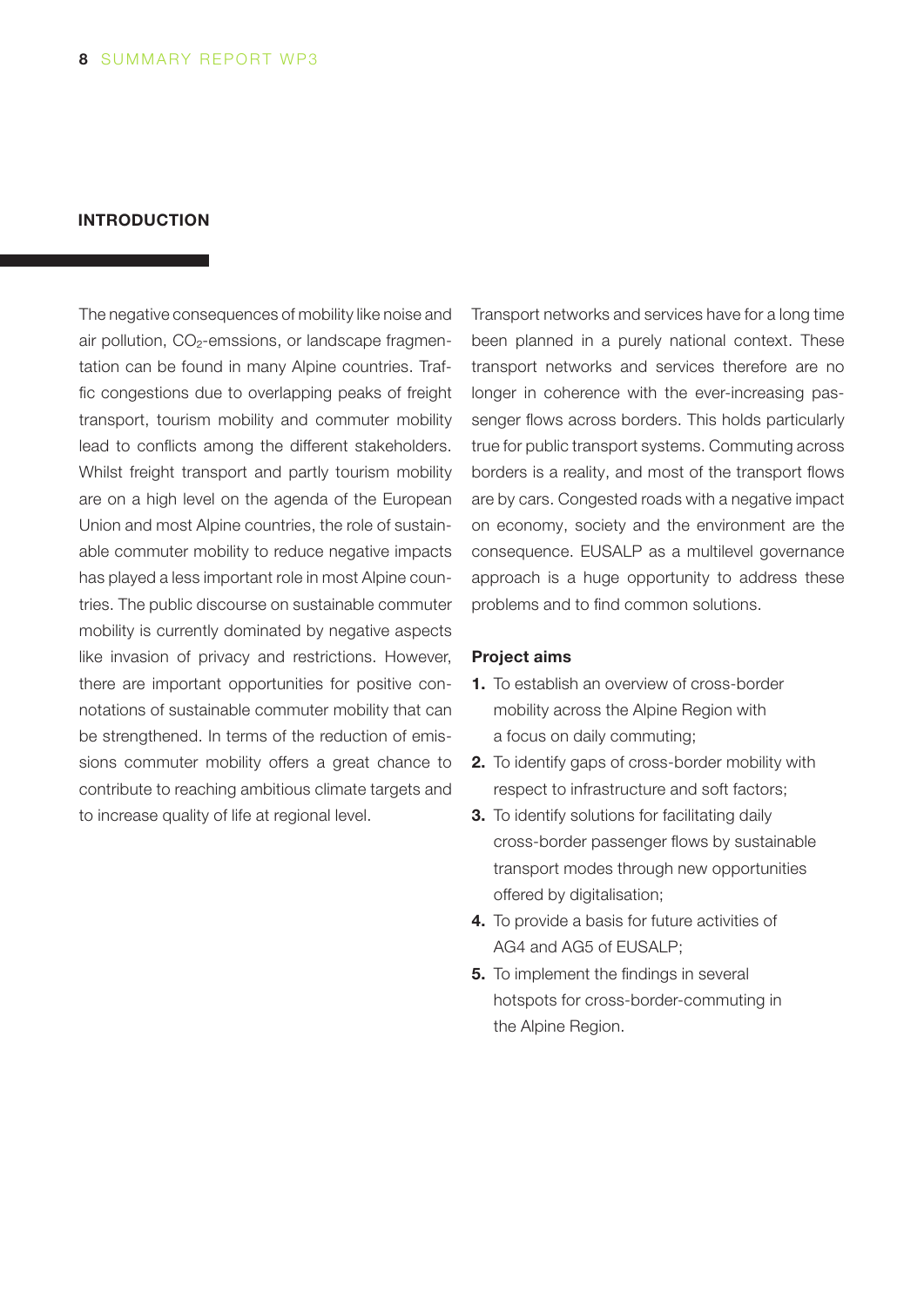#### WP3 AND ACTION 3.4.

The aim for this work package concerned the collection and analysis of existing co-operation models for cross-border mobility in the Alpine region. In order to learn more from the collected high-potential cooperation models, qualitative interviews were carried out with key stakeholders on each side of the border. These interviews focused on how co-operation across borders works in practice. We intend to learn from these models: why are they successful and/or why not. The aim was to find out about the management and governance structures of the cooperation models in order to make them transferable into other regions.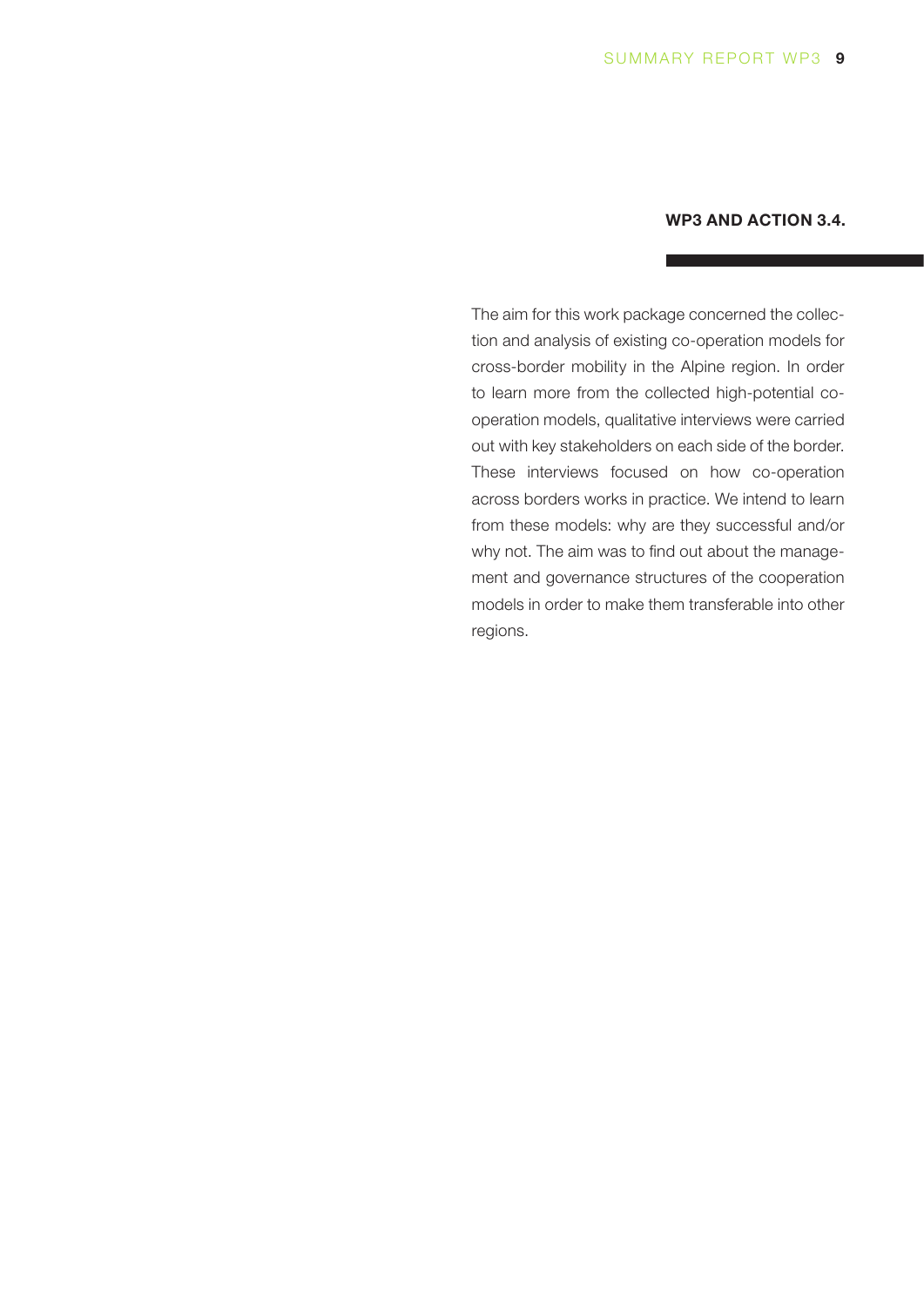#### **METHODOLOGY**

#### Description of Methodology

In a first step co-operation models have been collected by means of an online survey and respective research in order to gather more detailed information. Afterwards co-operation models have been categorized and analysed with focus on the respective country, the mode of transportation and main stakeholders (crossing borders). CIPRA intended to present a variety of examples concerning the listed aspects.

11 high-potential co-operation models were selected together with project partners and observers. Those were thoroughly looked at in a further step by way of qualitative interviews. Because it is about cross-border co-operation for each model two interviews were supposed to be conducted. The selected and analysed co-operation models represent a wide spectrum with respect to spatial aspects (urban, rural, intermediate etc.), to organization (project, loose network, train connection etc.), involved actors, mode of transportation (pedestrian, cycle traffic, public transport etc.) and purpose of the co-operation (network and exchange, infrastructure measures etc.).

5 out of 22 interviews couldn't be carried out due to difficulties in finding the respective contact person or due to missing answers in e-mail contact or poor availability. Two of those missing contacts are from Italy, two are from France and one is from Austria. The interviews were conducted by five different people, in five different languages: German (Austria, Germany and Switzerland), English (Switzerland), French (France and Switzerland), Italian (Switzerland) and Slovenian (Slovenia). The average duration of one interview was one hour and ten minutes, the pre-editing and finishing process per interview took around twenty hours.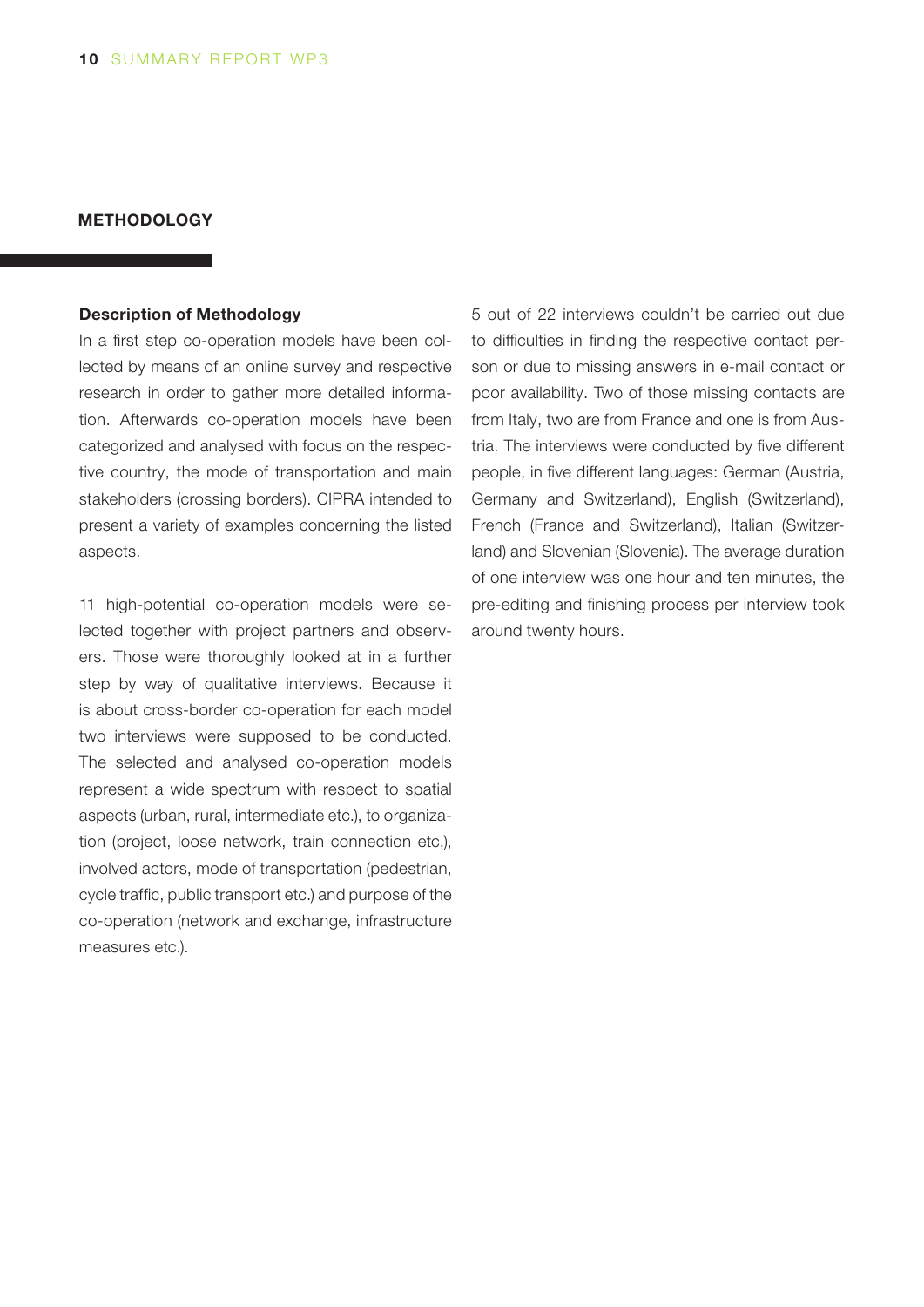

### Figure 1: Mapping of interviewed stakeholder

Figure 1 shows interviewed stakeholder and their location.

- **Swiss interview partners**
- **•** French interview partners
- **C** Liechtenstein interview partner
- German interview partner
- Austrian interview partners
- Slovenian interview partner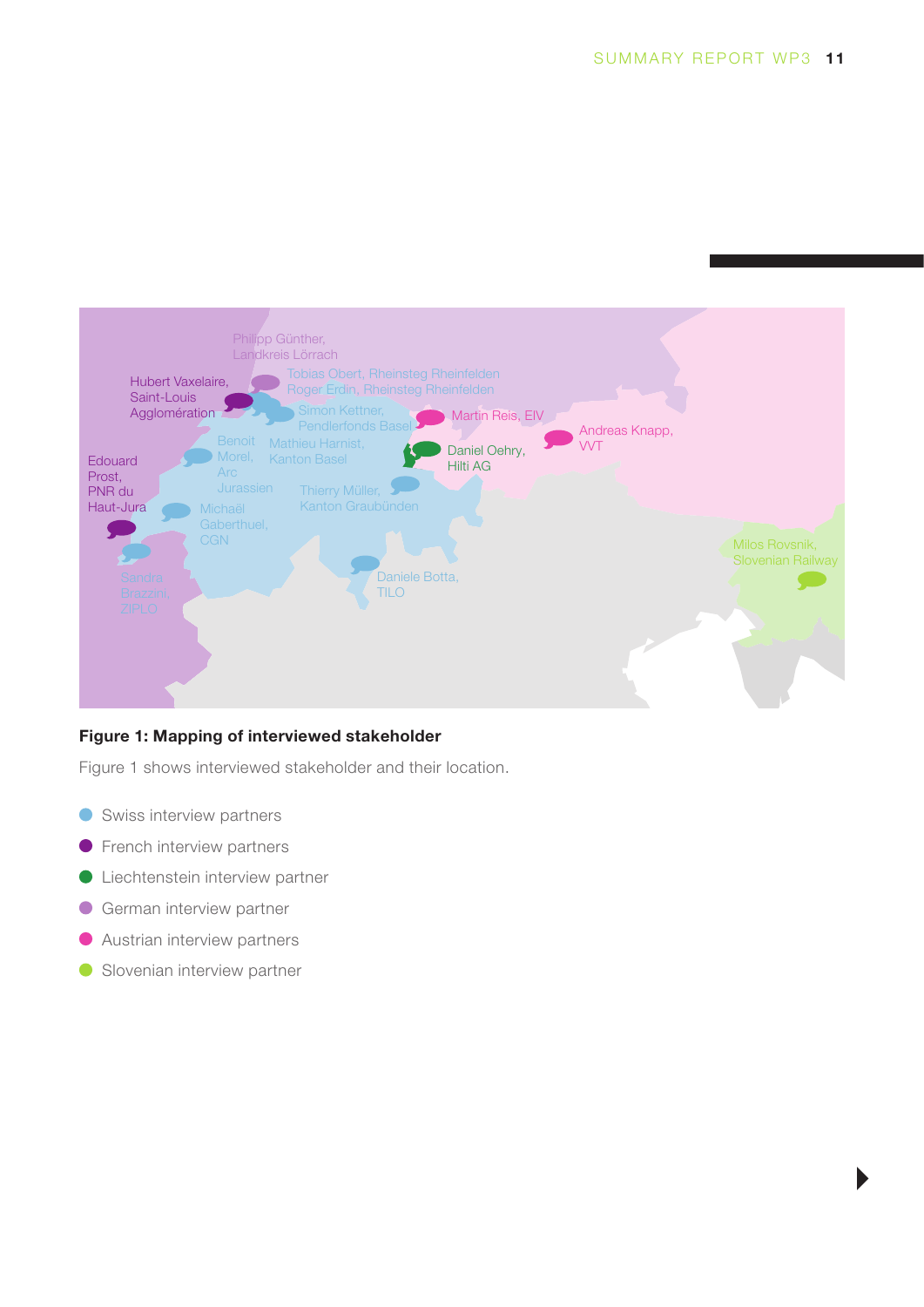### **METHODOLOGY**

| <b>Co-operation models</b>                                                                                                                       | <b>Country</b>         | <b>Contact person</b>                                                                               | <b>Status</b>             |
|--------------------------------------------------------------------------------------------------------------------------------------------------|------------------------|-----------------------------------------------------------------------------------------------------|---------------------------|
| <b>Rheinsteg:</b> New construction of the Rhein-<br>steg-Bridge for pedestrians and cyclists                                                     | $\Box$                 | Tobias Obert, Project Manager<br>Rheinsteg                                                          | Interview conducted       |
|                                                                                                                                                  | <b>CH</b>              | Roger Erdin, Town clerk                                                                             | Interview conducted       |
| <b>Tram 3:</b> Extension of the tramline from Basel<br>to St. Louis                                                                              | <b>CH</b>              | Mathieu Harnist, Project Manager Tram<br>3, Kanton Basel                                            | Interview conducted       |
|                                                                                                                                                  | F                      | Hubert Vaxelaire, Project Manager, St. Louis                                                        | Interview conducted       |
| TILO: Cross-border suburban railway<br>between Tessin and Lombardei, Binational<br>train association.                                            | <b>CH</b>              | Daniele Botta, Marketing and<br>Communication TILO                                                  | Interview conducted       |
|                                                                                                                                                  | $\mathsf{I}\mathsf{T}$ | Tilo IT; Region Lombardei                                                                           | contacted - not available |
| <b>BÜGA - Bündner Generalabonnement:</b><br>Commuter connections in the border belt<br>between Graubünden and Tyrol, South Tyrol<br>and Lombardy | $\mathsf D$            | Thierry Müller, Project Manager ÖV, Amt<br>für Energie und Verkehr Graubünden                       | Interview conducted       |
|                                                                                                                                                  | AT                     | Andreas Knapp, former Project Manager<br>Mobilitätsplanung & Bestellermarkt VVT                     | Interview conducted       |
| <b>Covoiturage Arc Jurassien: Carpooling</b><br>platform in the french/suisse border region                                                      | CH                     | Benoit Morel, Chargé de Mission Arc<br>Jurassien                                                    | Interview conducted       |
|                                                                                                                                                  | F                      | Edouard Prost, Pôle Développement<br>Aménagement Directeur Adjoint PNR du<br>Haut-Jura              | Interview conducted       |
| <b>Commuter ship Lake Geneva: Connections</b><br>between Lausanne and Evian/Thonon                                                               | СH                     | Michaël Gaberthuel, Directeur financier<br><b>CGN</b>                                               | Interview conducted       |
|                                                                                                                                                  | F                      | Jean Denais, Mayor of Thonon-les-Bains                                                              | contacted - not available |
| <b>ZIPLO, Mobility Center Plan-des-Ouates:</b><br>Platform that centralizes information, advice<br>and solutions for all aspects of travel       | <b>CH</b>              | Sandra Brazzini, Directrice adjointe<br><b>ZIPLO</b>                                                | Interview conducted       |
|                                                                                                                                                  | F                      | Mme Fucile, Espace Lémanique                                                                        | contacted - not available |
| <b>REGIO AS:</b> Commuter connection/train from<br>Maribor to Graz                                                                               | <b>SL</b>              | Milos Rovsnik, Directors assistent<br>Slovenian Railway                                             | Interview conducted       |
|                                                                                                                                                  | AT                     | ÖBB Süd                                                                                             | contacted - not available |
| Revitalisation of the railway line between<br>Trieste and Ljubljana                                                                              | SL                     | Milos Rovsnik, Directors assistent<br>Slovenian Railway                                             | Interview conducted       |
|                                                                                                                                                  | $\mathsf{I}\mathsf{T}$ | ?                                                                                                   | contacted - not available |
| <b>Commuter Fund Basel</b>                                                                                                                       | <b>CH</b>              | Simon Kettner, Project Manager<br>Mobilitätsstrategie Bau- und Verkehrs-<br>departement Basel-Stadt | Interview conducted       |
|                                                                                                                                                  | $\Box$                 | Philipp Günther, Project Manager<br>Nahverkehrsplanung (ÖPNV), Landlkreis<br>Lörrach                | Interview conducted       |
| Netzwerk Wirtschaft Mobil: Mobility<br>management in enterprises                                                                                 | AT                     | Martin Reis, Project leader Mobilität<br>Energieinstitut Vorarlberg                                 | Interview conducted       |
|                                                                                                                                                  | <b>FL</b>              | Daniel Oehry, Mobility manager Hilti AG                                                             | Interview conducted       |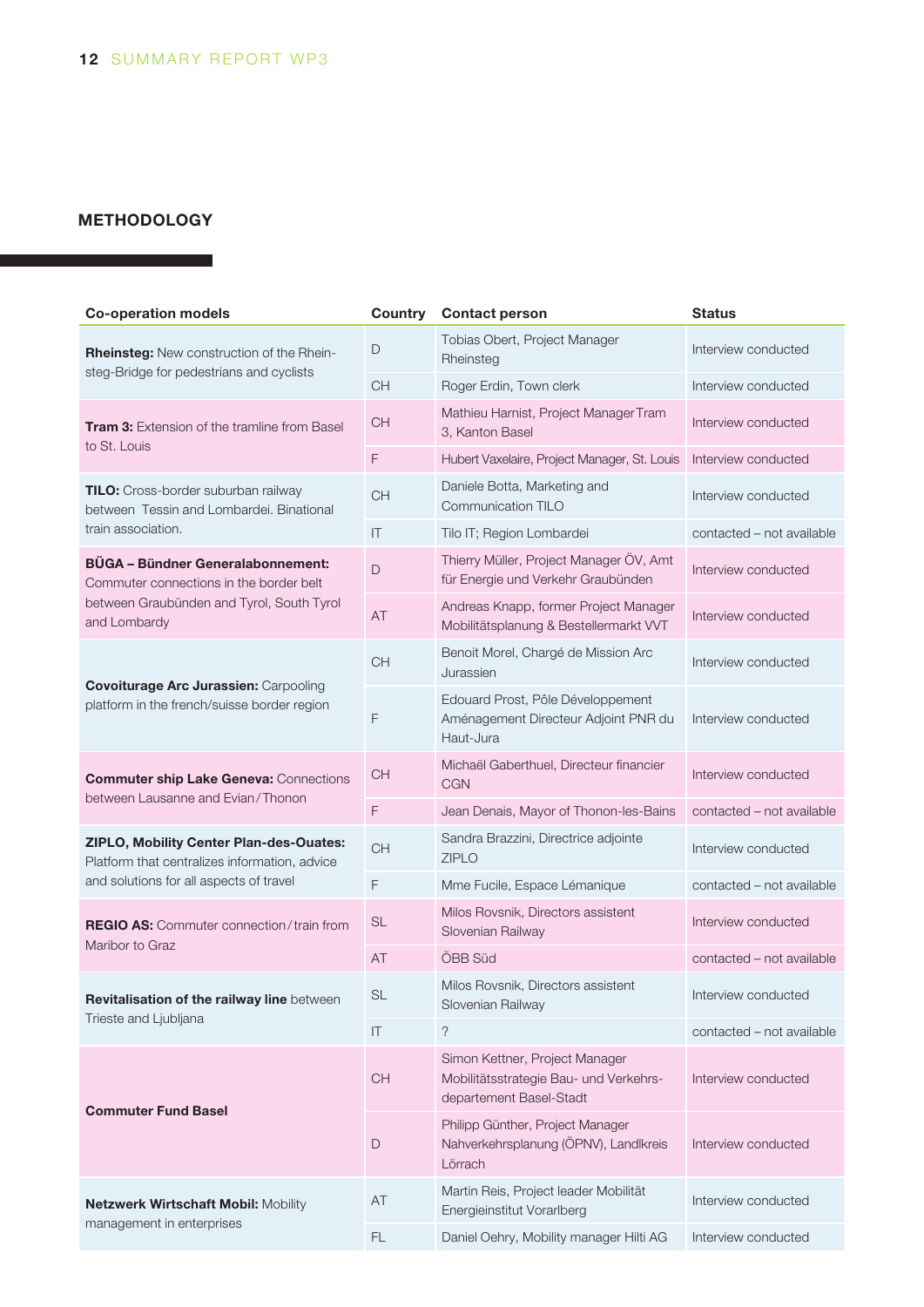According to the high diversity of the co-operation models there are a significant number of heterogeneous responses. Information that was quantifiable was illustrated in graphics and diagrams in order to make results clearly and easily visible and understandable. The rest was described and interpreted.

#### Categories of questions

The following nine categories of questions have been defined:

#### 1. Basic Information

- What led to the creation of the example?
- Which actors are involved in the cooperation and which category can be assigned to them?
- In your opinion, who benefits the most from the example?

#### 2. Leadership

- Who is the leading party within the partnership?
- Is the partnership regulated?

### 3. Organizations

- How is the example organized?
- Which rules/agreements (official or unofficial) regarding decision making and/or processes exist in the partnership and how do they work?
- Is there an organizational chart of the partnership, or if you had to create one, how would it look like?
- What common structures does the partnership have?

### 4. Costs and Funding

- How is the cooperation financed?
- How do you assess the financial situation of the cooperation with regard to personnel costs and other financial resources?
- How hard is it to find funding? Why is it difficult/easy?

#### 5. Cooperation

- Has any superior decision-making level (funding-, development- a/o agglomeration-programme on EU-, national or cantonal level) played a crucial role in establishing the cooperation?
- In your opinion, what are the drivers for cooperation in this partnership?
- In your opinion, what are the barriers to cooperation?
- Are there any legal obstacles to cooperate?
- Are there linguistic/cultural barriers that make cooperation difficult?
- To what extent has this partnership improved the effectiveness of cooperation in your subject area?

### 6. Transferability

• Can the example be transferred to other regions from your point of view? With regard to technology, applied methods, subsidies, administrative/political/legal framework etc. If so how? If not why?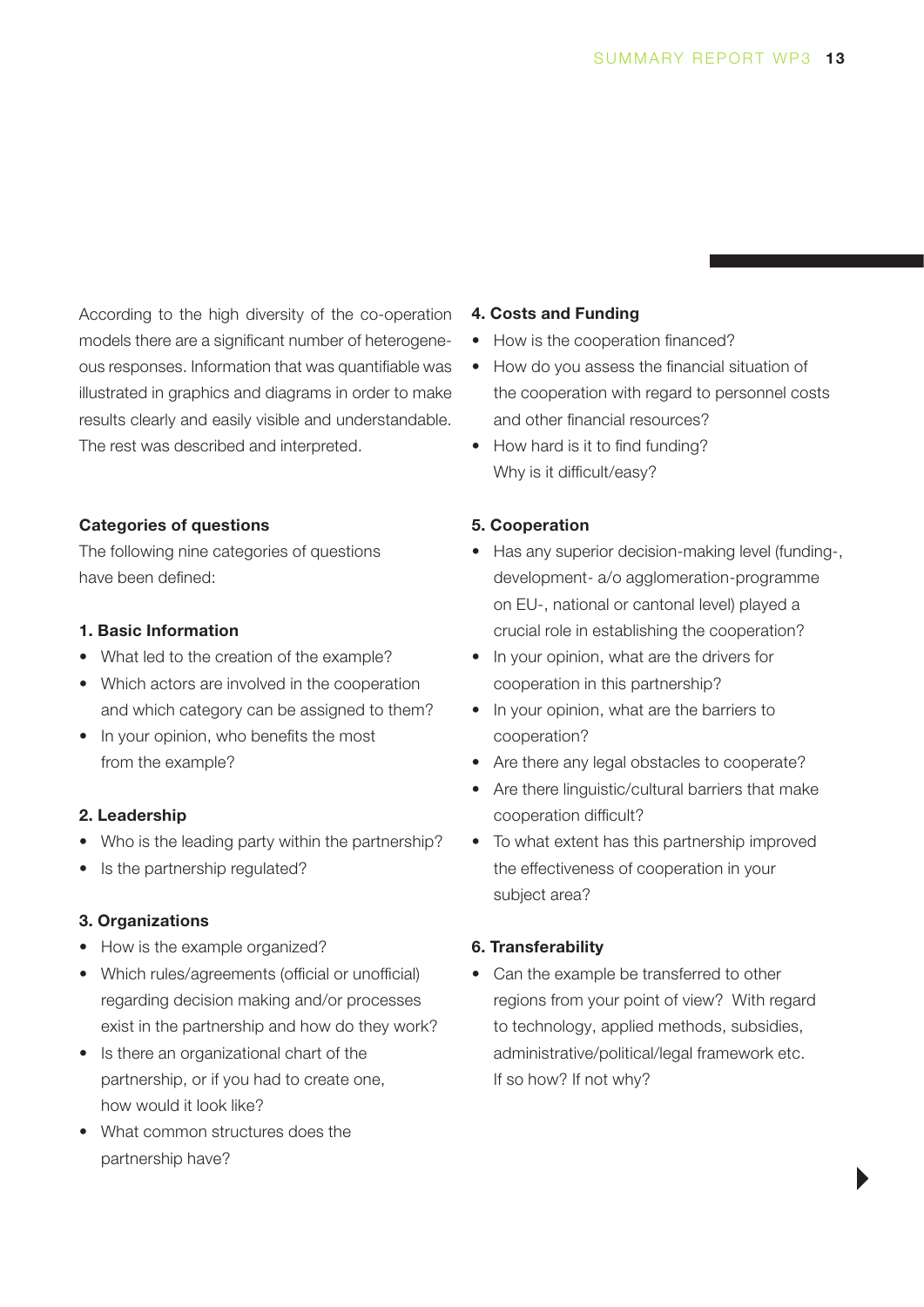#### **METHODOLOGY**

#### 7. Internal Communication

- Which formats for internal communication are available? (E.g. regular partner meetings, joint online document storage, intranet etc.). Which formats support internal cooperation? What you think is missing?
- What unites the partnership in terms of content and strategy, what keeps it together? How has this connection changed over time?
- Who promotes internal communication (e.g. management etc.)?

### 8. External Communication

- Can players from outside the partnership contribute? If yes how and which are these?
- Is there exchange or cooperation with other examples and partnerships and if so, how does this work?
- Do you actively advertise the cooperation? Do you engage in public relations and if so, how?

### 9. Reflexion

- Does the cooperation lead to new projects and initiatives?
- In your opinion, what were the successes and highlights of the partnership besides the successful implementation?
- What were the hard times and difficult periods?
- • What are the concrete outputs of the project/cooperation? (Facts & Figures available?)
- Have the original expectations of the cooperation/partnership been fulfilled?
- What are/were the main obstacles/barriers to the cooperation?
- Where lays the most urgent need for change?
- Did the cooperation/partnership win a prize?
- Are there quantitative data we are allowed to use? (Number of commuters changing trains, funding etc.)
- Why is this partnership a good practice example and should be included in our collection?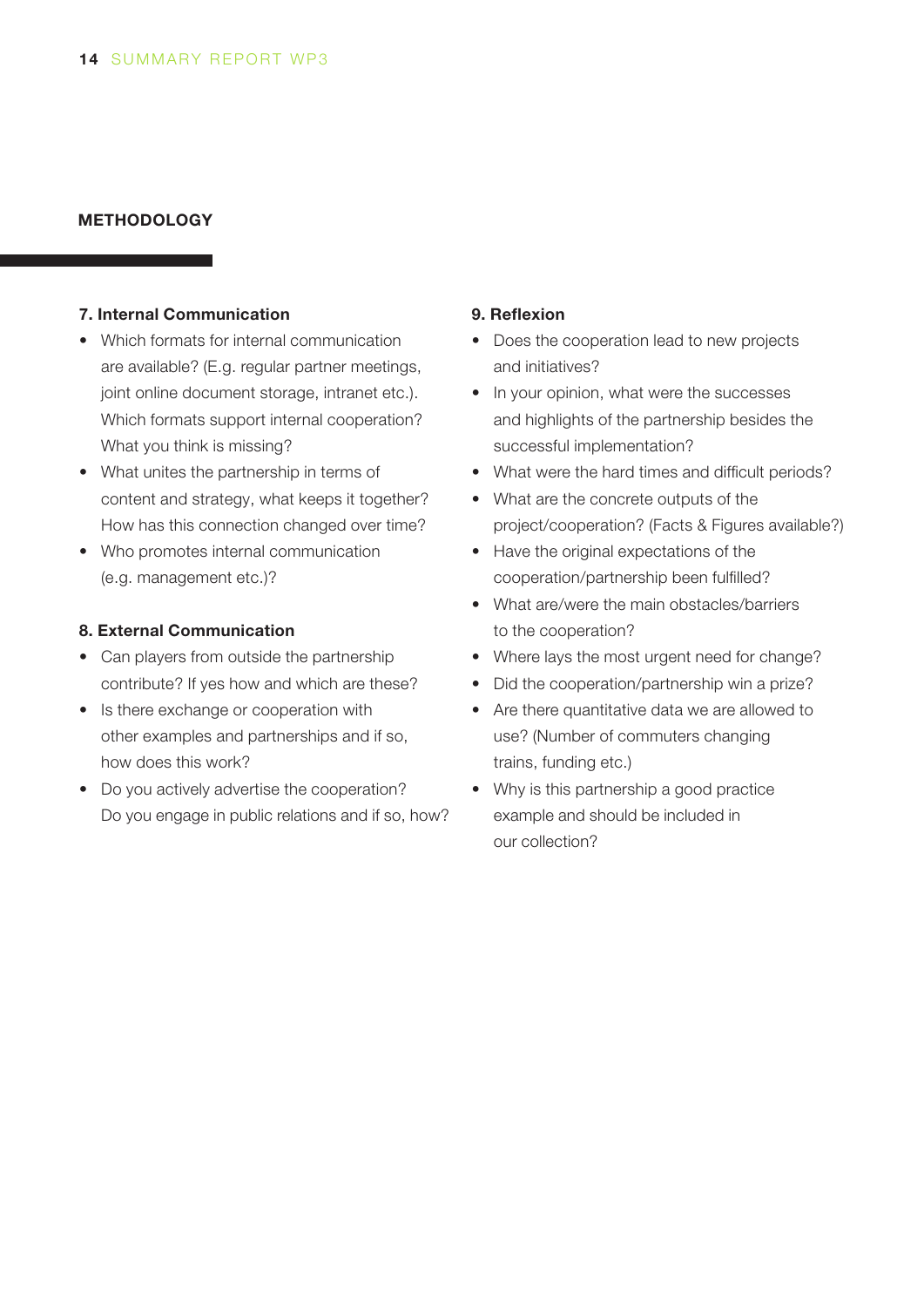#### 1. Basic Information

#### What led to the creation of the example?

The reasons for launching a cross-border co-operation were highly heterogeneous. In many cases the basis of the respective cooperation was the recognition of a common problem or the recognition that problematic local traffic conditions can only be solved across borders. Additionally interviewees pointed out their intention to improve the traffic situation as well as political decisions or policies that encouraged them to take measures.

In the beginning of the 90ies we realized that transport was rather more important for commuting than for touristic purposes. The roads were crowded. It was less investment to cross the lake with a boat then to build up any other infrastructure."



"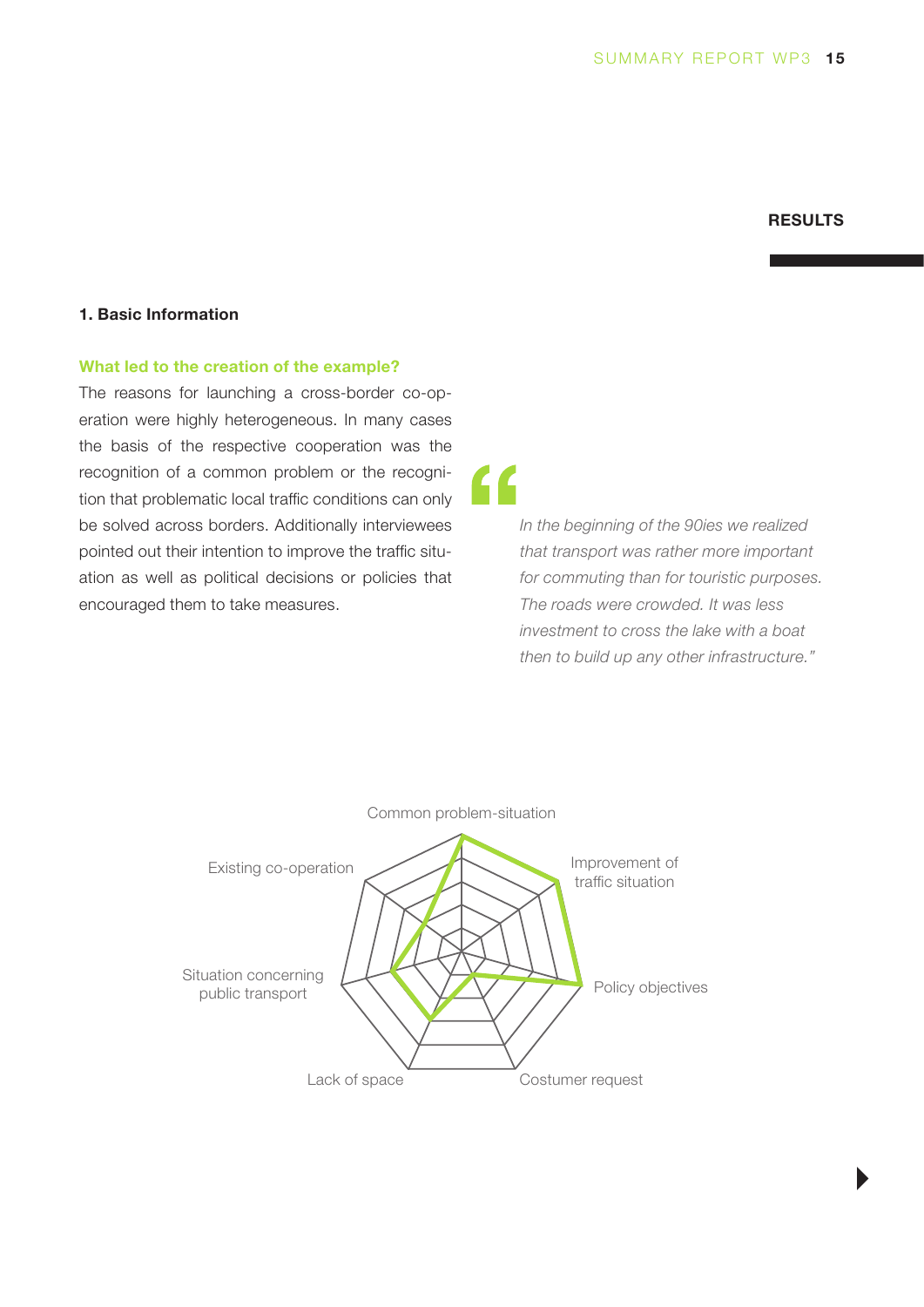# Which actors are involved in the cooperation and which category can be assigned to them?

Regional as well as local administration was mentioned in almost every analysed co-operation model as an important stakeholder. On the contrary stakeholders on a supranational level didn't play a role within the analysed examples of cross-border cooperation.

 $\epsilon$ 

Furthermore, there are associated partners who have a supportive effect: The transport association, representatives of the state administration and politics, the Kairos Institute or other mobility experts regularly come to the network meetings as guests, if the member companies wish to provide appropriate input or exchange."



**Local administration: Municipalities** 

Regional administration: Federal state and respective offices National administration: National state and respective offices **Supranational Level:** For example administration of the European Union or related offices and authorities Assiciantions: Municipality federations, tourism associations, associations concerning, associations of metropolitan areas Transport services: For example ÖBB (Österreichische Bundesbahnen) or SBB (Schweizer Bundesbahnen) Transport organisations: For example VVT (Verkehrsverbund Tirol) Private actors/stakeholders: Companies etc.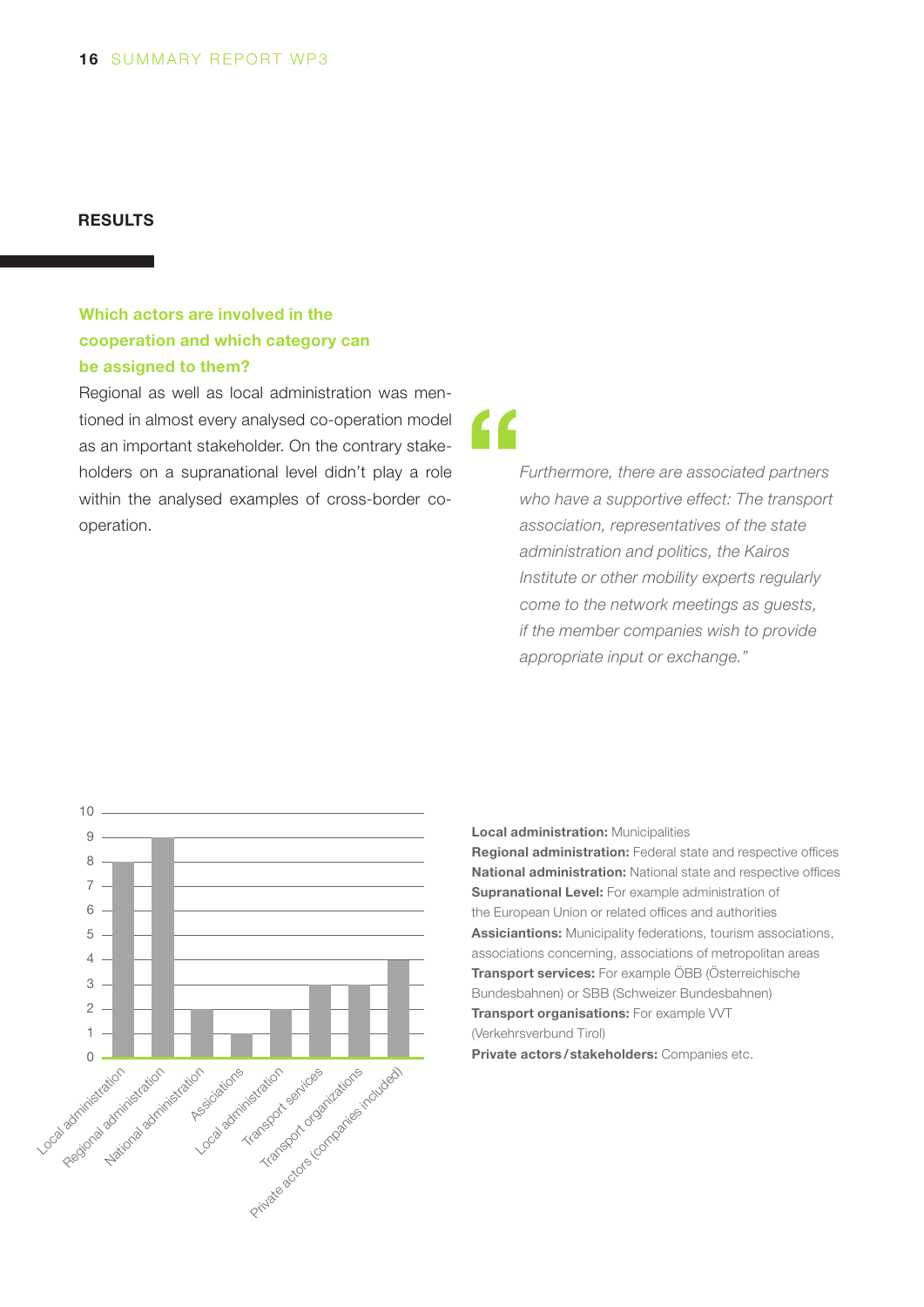#### In your opinion, who benefits the most from the example?

Especially commuters benefit from the example/cooperation, as highlighted by the interviewees. Almost every stakeholder pointed out the added value of their cross-border co-operation. The selected projects and initiatives show a broad spectrum of beneficiaries. In some cases, tourists were also mentioned as profiteer as well as municipalities.

In fact, everyone who is involved benefits, because in cross-border cooperation it is always the case to a certain extent that bridges are built to create more solidarity."



#### 2. Leadership

#### Who is the leading party within the partnership?

Adding to the fact that the characteristics and architecture of the analysed examples are/is highly diverse responses concerning leadership are also very heterogeneous.

Analysed co-operations which intent the establishment of infrastructure, like Tram3 or Rheinsteg Rheinfelden, have a common political steering committee but a separate technical project management. Some with a different interest have a common secretary or a secretary which finds itself integrated in a local or regional authority.

The Commuter fund of the City of Basel or BÜGA can be mentioned here. The commuter funds cooperation design corresponds in a way to the above described infrastructure projects. Within the fund sponsored projects have their own project committee. Co-operation models concerning public transport crossing a border, like TILO or Regio AS, often share the executive office with their partners across the border. The partners of Covoiturage Arc Jurassien also share an executive board. In one case an association was founded in order to satisfy the needs of the stakeholders involved.

> The project was led by a political steering committee of the cantons of Basel-Stadt and Saint-Louis Agglomération. The project was implemented by a project manager on both sides of the border."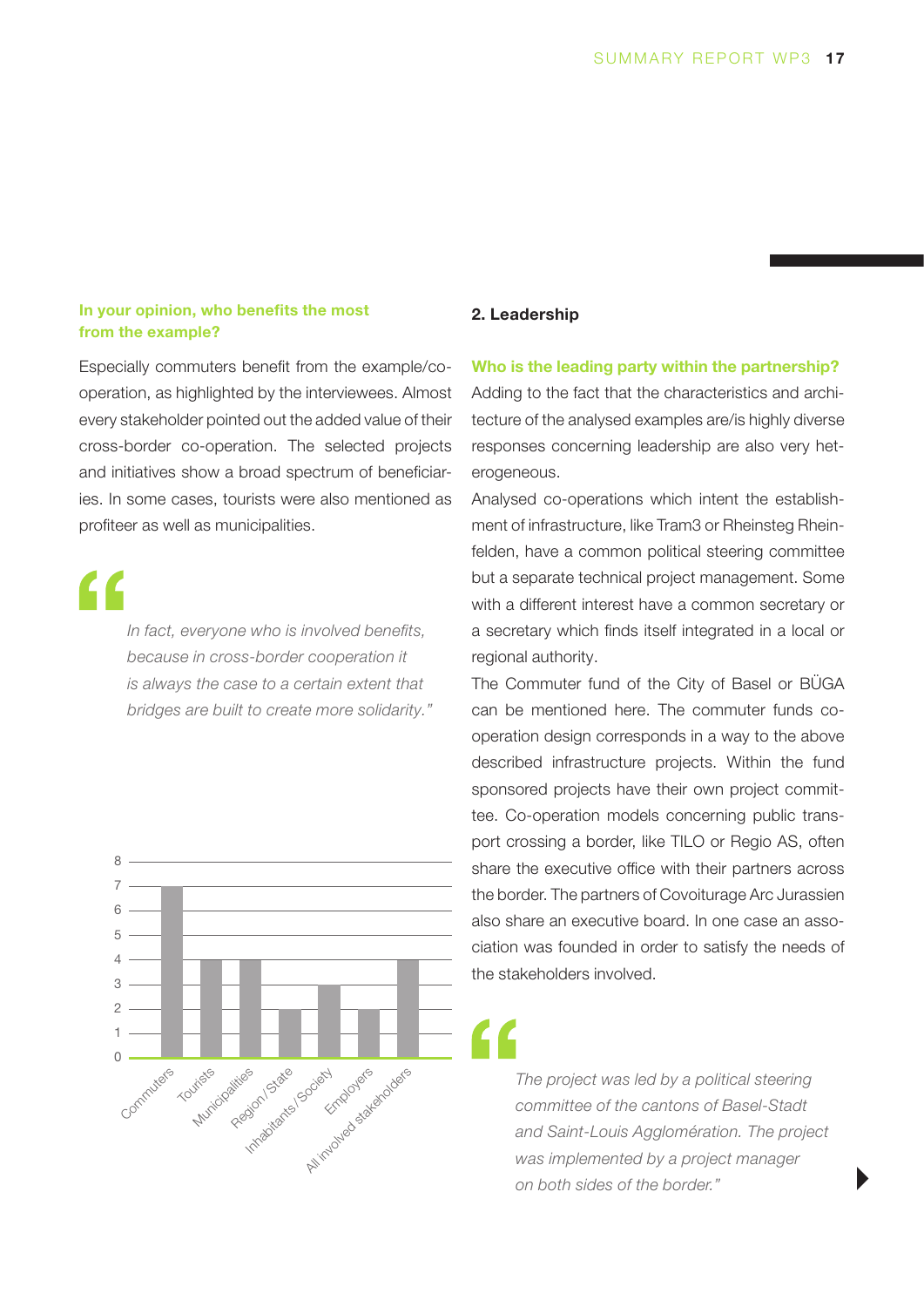#### Is the partnership regulated?

In the case of Rheinsteg Rheinfelden and Tram3 (infrastructure projects) the partnership is regulated within an agreement in principle. Co-operation models that have an interest in public transport are regulated via funding. Furthermore interviewees (CGN and Covoiturage Arc Jurassien) pointed out that everyone who would like to participate in financing is welcome to join the co-operation. Some of the selected examples represent a company or an association which means that the partnership is automatically regulated. Netzwerk Wirtschaft Mobil, seeing itself as a loose network, has on the one hand a membership fee on the other hand a mission statement companies have to sign if they intend to join the network. Besides companies need to satisfy demands of a requirement profile. This brings us to the Commuter fund of the city of Basel which has special territorial criteria. Within the commuter funds' scope everyone can apply for funding.

Theoretically in terms of statutes, we are open to any member concerned by the territory, but to keep this flexibility we decided that the two members (common and associate representative of companies) are enough."

#### 3. Organizations

# How is the example organized? (association, project, loose network, other)

In advance we have defined categories to give the interviewee an idea about the intention of this question and to get concrete results concerning the organization and structure of the cross-border co-operation. Most of the interviewees assigned them to the category "other", two interviewees designated themselves as "project" and two designated themselves as "loose network".

It's a project. And only two colleagues on the Swiss side and two colleagues on the German side are working on it. Important decisions were made by the mayors."

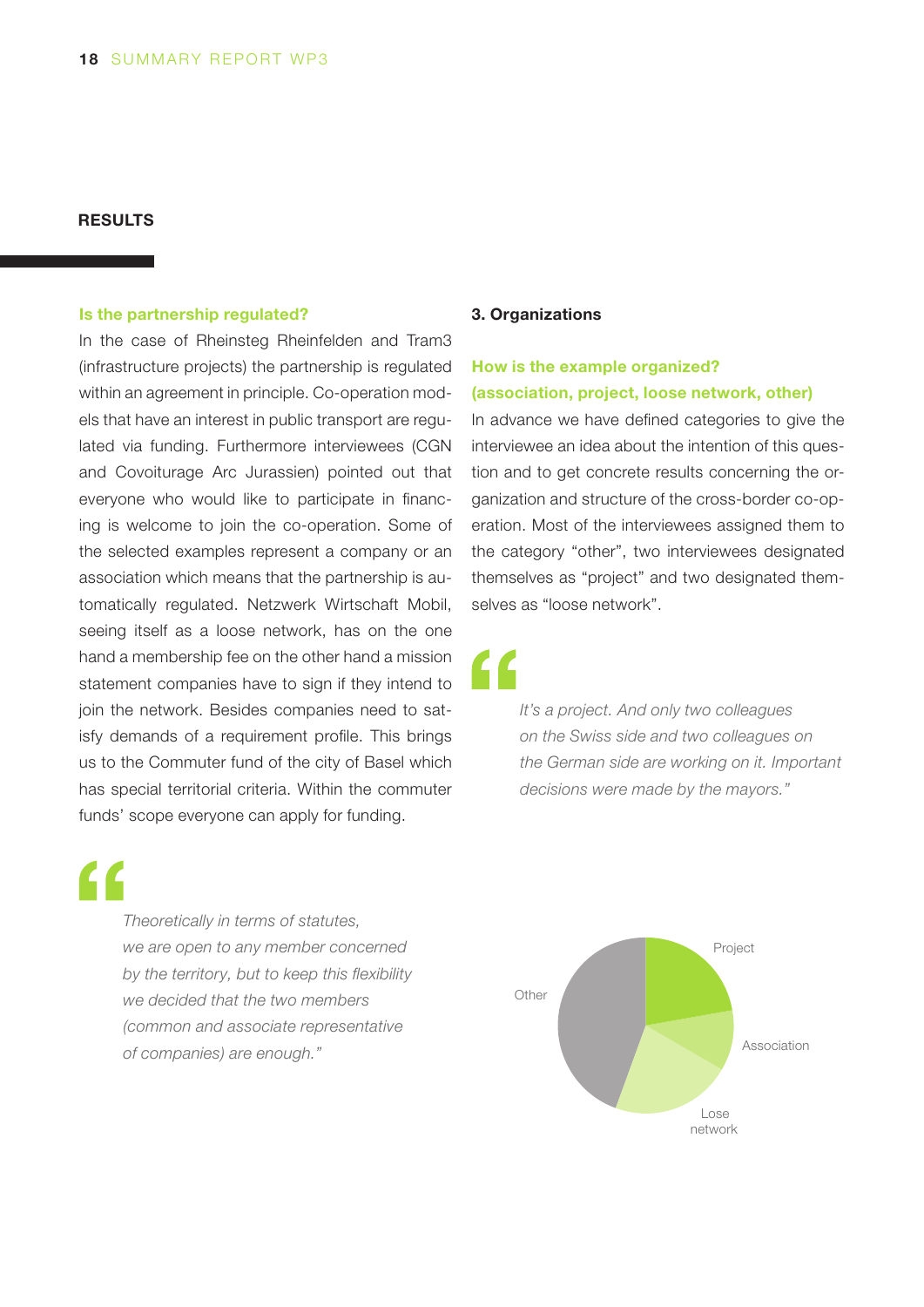# Which rules/agreements (official or unofficial) regarding decision making and/or processes exist in the partnership and how do they work?

The results show again the heterogeneity of the co-operation models. Most of the examples have agreements on how decisions are to be made, some have installed platforms where political issues can be discussed and decisions can be made.

There are agreements between pre-existing structures, agreements between Switzerland and France, agreements with funders, agreements in the case of order groups: PNRPJ. Additionally we have different conventions related to the objectives."

# Is there an organizational chart of the partnership, or if you had to create one, how would it look like?)

In almost every partnership there can be found a chart, if not the interviewees were able to create one spontaneously. The roles and functions seemed to be clear for everyone. Within the investigation both rather hierarchical designed partnerships as well as partnerships with partners on equal levels can be found.



"

The association has made it possible to have a structure through which everyone can pool their technical, human and financial resources. The management serves as secretariat; we (mobildée) do the management. We also have a common website: centralemobilité.ch"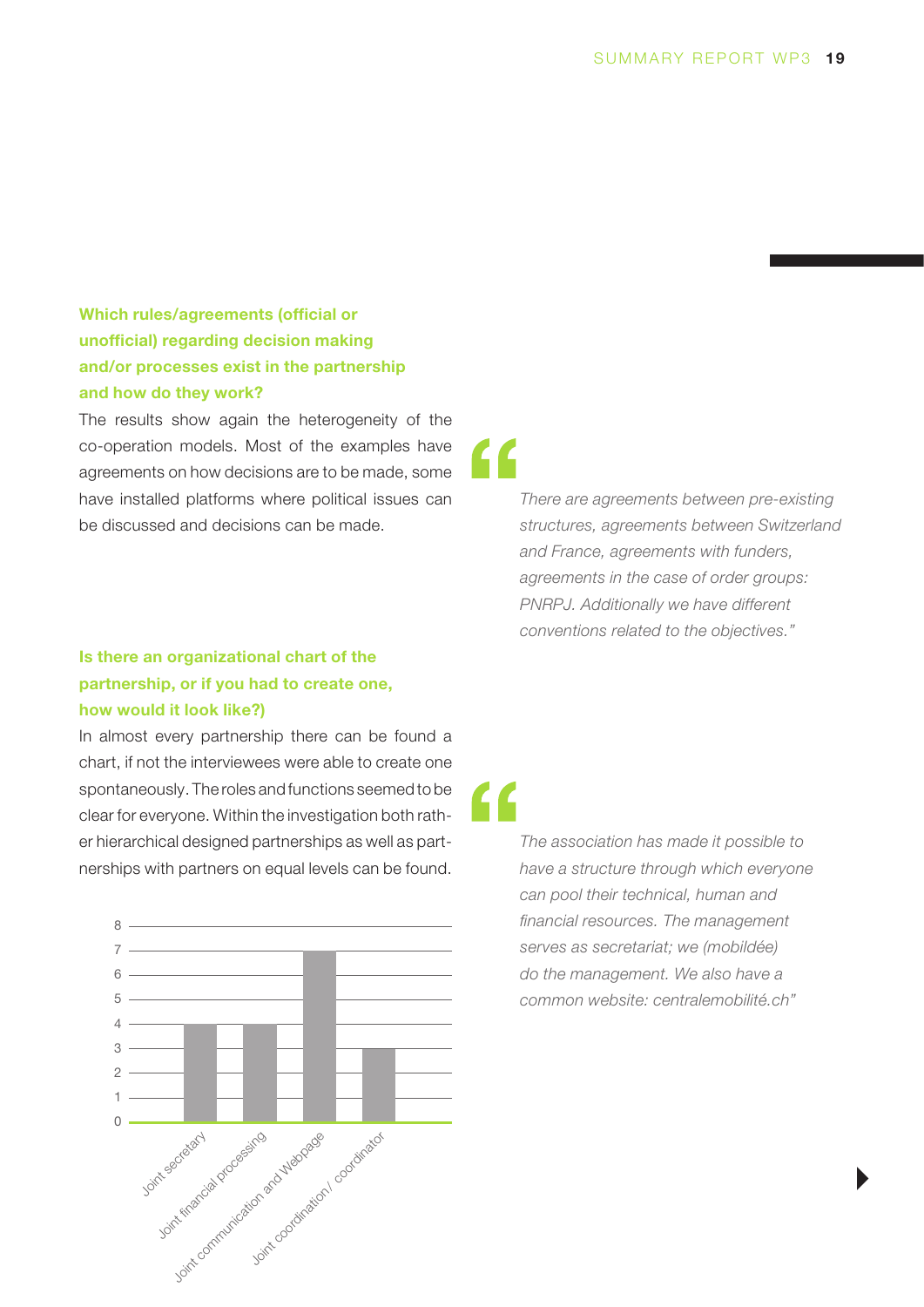#### 4. Costs and Funding

#### How is the cooperation financed?

Results show that the majority of the co-operation models receive their financial donations from more than one financier or program. Each model receives funding from the public sector and some have private donators, especially those who are connected to enterprises.

 $\epsilon$ 

There are 3 support programmes from which we draw financial resources. The costs are shared equally between the two cities."



80% of the partners interpret their financial situation as positive; only 20% evaluate it as moderate or doubtful.



 $\epsilon$ 

The task of the project is complex. Due to cross-border characteristics there is a large additional expenditure. Many specific questions arose in this project. The market situation for such infrastructure buildings plays an important role. Companies were afraid of the complexity and the associated financial costs and did not offer."

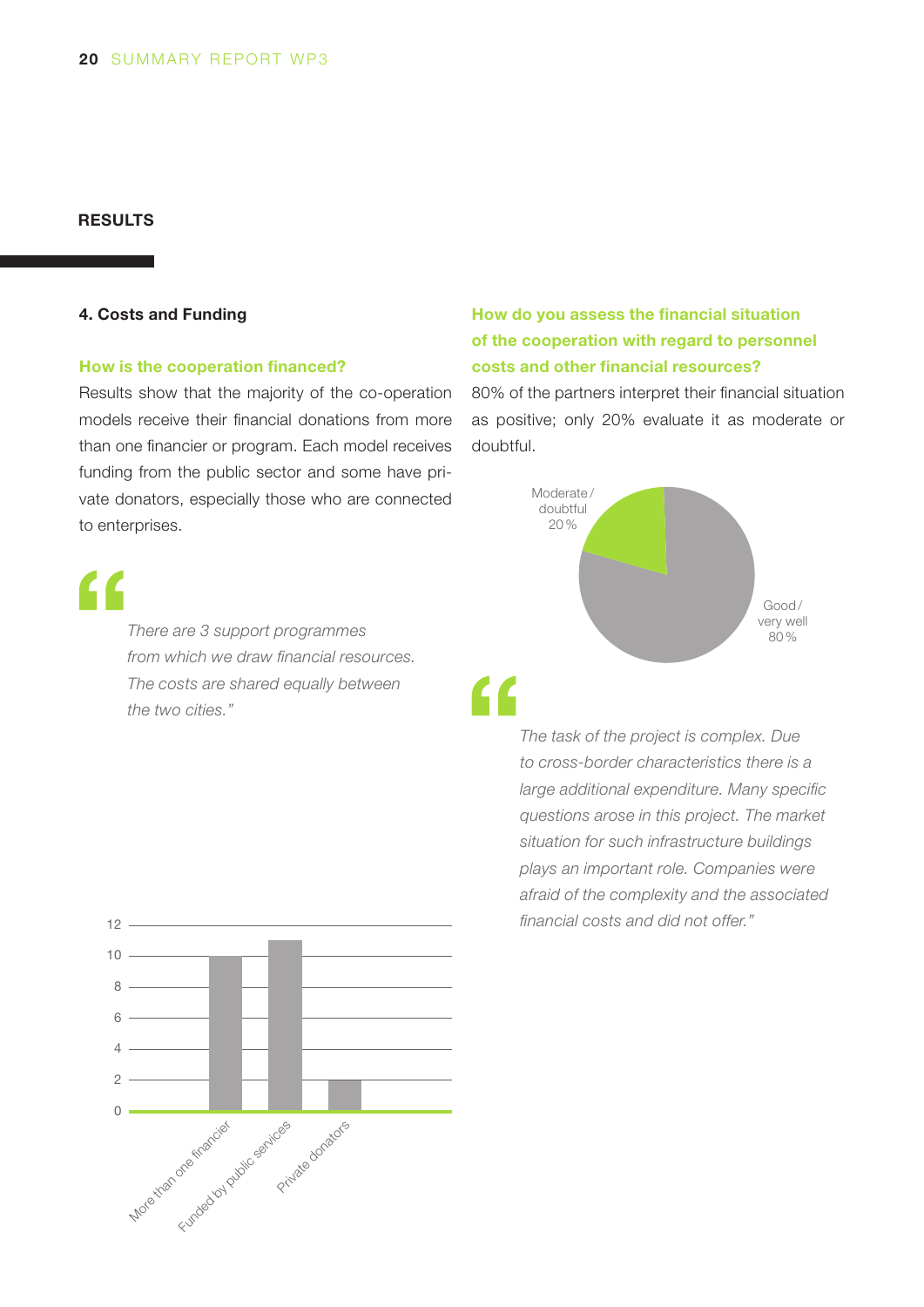# How hard is it to find funding? Why is it difficult/simple?

The responses were quite clear: For the majority of the co-operation models it was simple to get funding.

 $\epsilon$ 

I'd say moderately difficult. Providing financial resources is less of a problem on the part of companies, providing human resources is rather difficult."

#### 5. Cooperation

Has any superior decision-making level (funding-, development- a/o agglomerationprogramme on EU-, national or cantonal level) played a crucial role in establishing the cooperation?

More than half of interviewees pointed out the importance of superior decision-making levels. Roger Erdin for example mentioned the importance of the Swiss agglomeration programme.

 $\epsilon$ 

Yes. The subsidies were quite important, especially the agglomeration programme on the Swiss side and the subsidies of the Federal Republic and the Federal State on the German side."



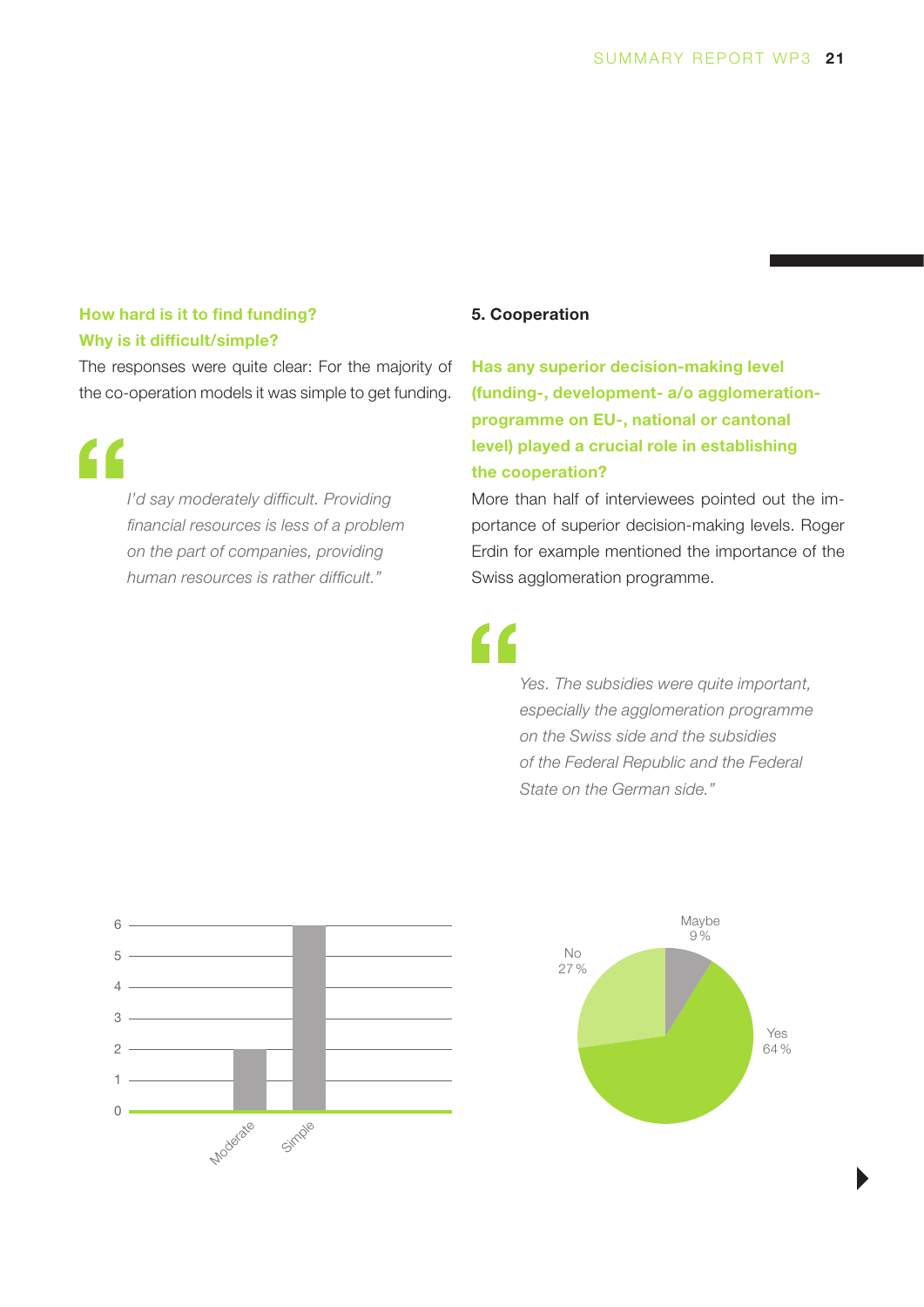# In your opinion, what are the drivers for cooperation in this partnership?

Shared problems and visions as well as political authorities (in most cases single persons) are the drivers for cross-border cooperation. Personal aspects and political willingness seem to play an important role within the establishment of co-operations. Financial aspects also played a crucial role in some crossborder co-operations.



We considered financial, infrastructural and temporal aspects as hard factors. Different views, lack of communication and cooperation, language barriers as well as cultural barriers and different policies were considered as soft factors. Barriers to cooperation are mostly found when it comes to financial issues. Financial funding can be therefore seen as essential. Legal obstacles haven not been mentioned within this question, but played according to the results of the next question a crucial role.



For me, the driver has always been that you can benefit from exchange, you can contribute your knowledge, you can learn from others, also the ideal and interest are the drivers for cooperation, that you can push things together that you would not be able to do alone."

Concerning politics: Its legal, financial and

political organization. It's about relationships. At the moment we have a government that is very open to cooperation, but if we switch to the extreme right, it can make a difference."

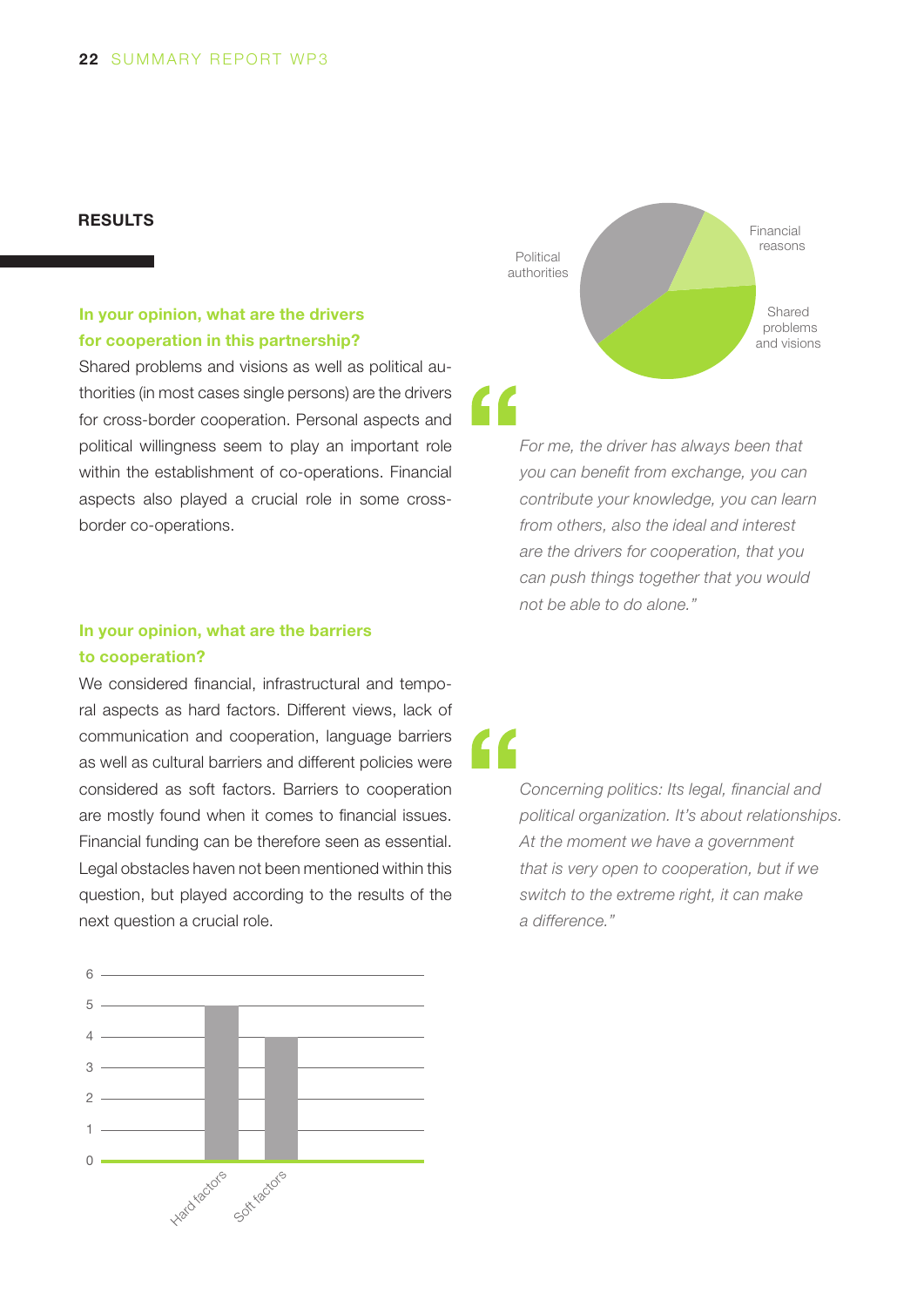#### Are there any legal obstacles to cooperate?

Almost all interviewees responded "yes" to this question. Sometimes they had to find juridical solutions for the intention and purpose of the co-operation, in some cases they found themselves in legal twilight zones and had to find a solution according to their needs. In projects with a focus on building infrastructure across a border building regulations were often seen as problematic.



Two different regulations, we have two different railway systems in Switzerland and Italy. We worked to develop trains that can travel between the two countries and move from one to another without problems. Also we have worked a lot on the jurisdiction to integrate the two legislations and meet the different expectations of the two countries."

# Were there differences in the conceptualization of the joint project? (Different ideas of preparation, execution, results in advance)

The majority of interviewees didn't see differences in the conceptualization of the project or partnership. Sometimes different political positions make it complicated to establish or follow a co-operation, other stakeholders referred to differences between the public and the private sector in temporality.



We had indeed some difference. The location of the bridge was one major point of discussion, both municipalities had long struggles with each other and had long discussions until agreement was reached."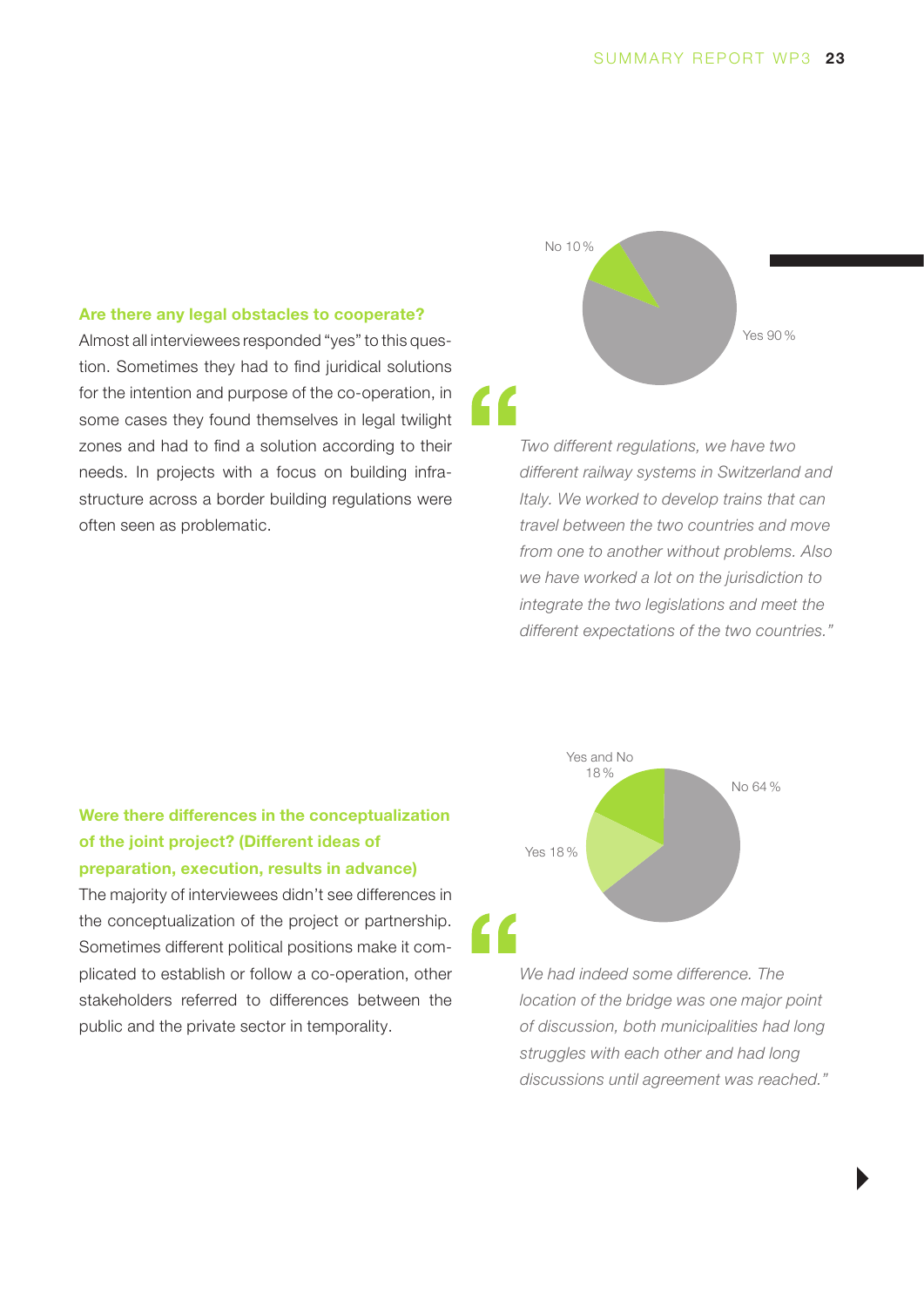# To what extent has this partnership improved the effectiveness of cooperation in your institution?

Interviewees almost exclusively laid emphasis on various learning effects within their institution, but also within the partnership. Within facing a new challenge through cross border co-operation, stakeholders were able to gain knowledge on thematic issues and experience in co-operation with a foreign countries institution. Additionally, knowledge gained through exchange within the co-operation could be applied in the own institution/ company, as for example Daniel Oehry pointed out.



Concerning politics: Its legal, financial and political organization. It's about relationships. At the moment we have a government that is very open to cooperation, but if we switch to the extreme right, it can make a difference."

#### 6. Transferability

Can the example be transferred to other regions from your point of view? With regard to technology, applied methods, subsidies, administrative/political/legal framework etc. If so, how? If not, why not? Almost every interviewee was confident about a possible transfer of the co-operation model to other regions. Some pointed out that local or regional conditions might be different so that the co-operation model has to be adapted to respective conditions. Implementing projects with a spatial focus, means to take local and/or federal law into consideration, so co-operation models can differ from country, state and city, as Simon Kettner noted. Political willingness also seemed to be an important issue.

C C

Absolutely. Primarily it depends on the responsibilities in the cities. The decisive factor is who is responsible for parking charges and whether there is a political will to "return" such funds to the surrounding area."

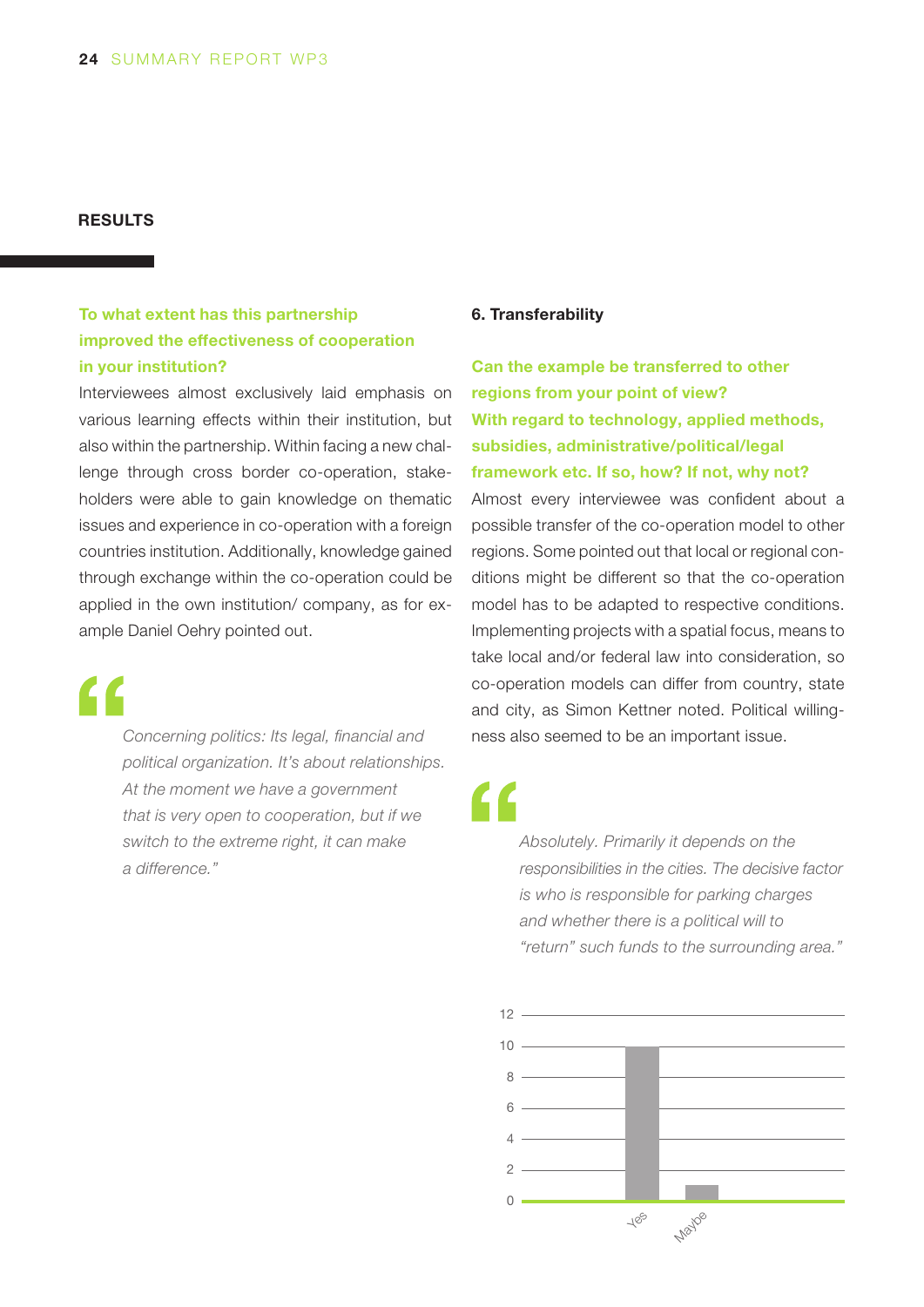#### 7. Internal Communication

Which formats for internal communication are available? (E.g. regular partner meetings, joint online document storage, intranet etc.). Which formats support internal cooperation? What you think is missing?

A format for internal communication within the partnership that has been used regularly, as well as adhoc, were partner meetings. As needed, stakeholders (technical, political, administration) are invited to the meetings. In some co-operations joint document storage and intranet is used by the person responsible. Location of document storage depends on the organizational form of the co-operation model.

"

Regular meetings and their minutes provide a source of information for further communication. At the operational daily level is present a regular monitoring of trains. The communication channel is set in advance. In the case of problems (e.g. train failure) the immediate action (e.g. phone call) is taken."

# What unites the partnership in terms of content and strategy, what keeps it together? How has this connection changed over time?

The most important uniting factor in cross-border cooperation is the recognition of a common challenge and common objectives. This is followed personal relationships and financial aspects or contracts that bind projects partners together. For some partners there is more than one factor relevant concerning this question.

Cohesion will be strengthened by the financial resources available. And a common understanding of which projects should receive how much support."

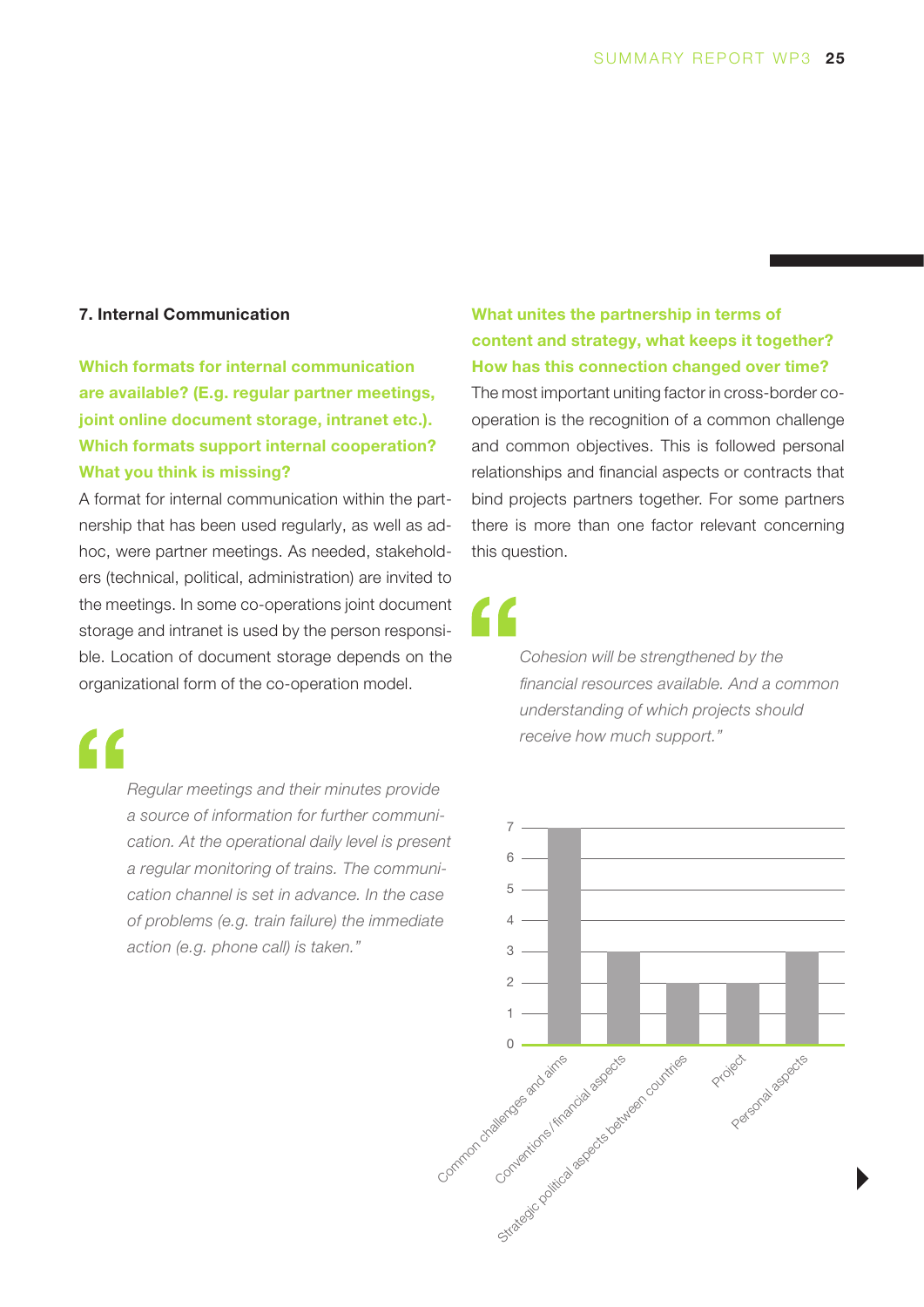# Who promotes internal communication (e.g. management etc.)?

Project management in most cases promotes internal communication. Depending on the partnerships structure it might also be transport companies who are responsible for the respective task. If the co-operation has its own executive board it finds itself integrated here. In one case communication was outsourced by the project management to an external office.

> The Canton Vaude and CGN. Usually the one that is proposing new solutions its CGN, we are driver in terms of operations, then we go to the Canton and work together. That is why we have so many meetings. Permanent discussions.



#### 8. External Communication

# Might external stakeholders contribute to the partnership? If yes how and which are these?

All interviewees underlined various possibilities for external stakeholders to contribute to the crossborder co-operation. In general co-operations are open to everyone as long as the person concerned does not expect any payment. Some partnerships invite different stakeholders if partners have a need for exchange. To others, like Netzwerk Wirtschaft Mobil, exchange and invitation of stakeholders from outside is essential to the development and integration of new ideas.

Different experts could be won for workshops or lectures, so that also different questions could be worked on, on which we had no expertise. On the one hand these experts were actively invited, on the other hand we were also asked if we could be present at a session and exchange ideas with us. For some, of course, this is great, because you have all the players from the big companies sitting at the same table."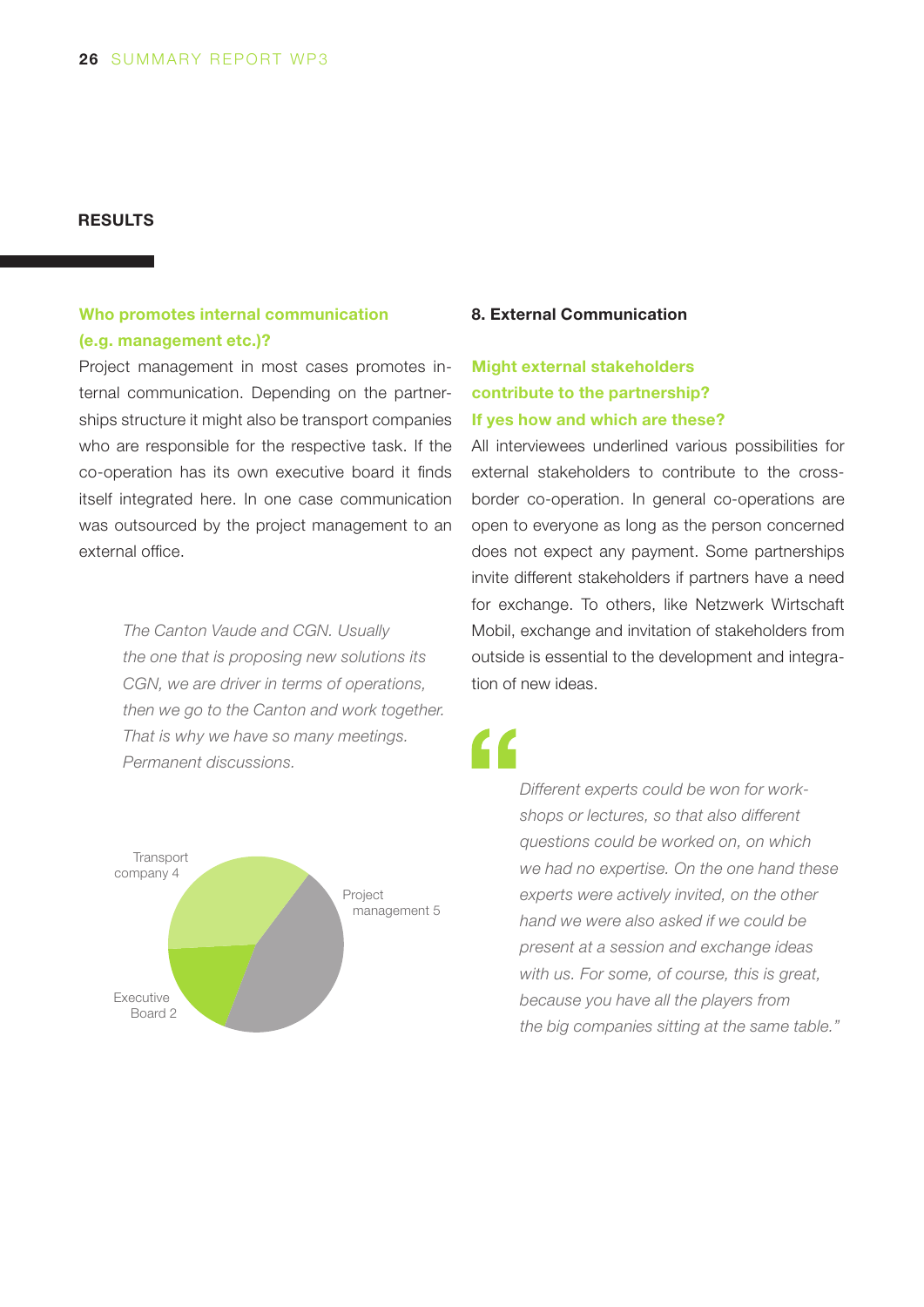# Is there exchange or cooperation with other examples and partnerships and if so, how does this work?

In a way the co-operation with other projects or initiatives is taking place within almost every selected example. But the majority would define it rather as exchange than as co-operation. This happens with organizations, institutions or stakeholders that vary in person and subject.



Blablacar contacted us to identify carpools in France. So yes, there is exchange, and if the stakeholders have the same goals as we have, we are motivated to work together!"

# Do you actively advertise the cooperation? Do you engage in public relations and if so, how?

Every single interviewee highlighted the importance of public relations activities. Which is supposed to be coordinated and implemented by the executive board or a person or institution related to the project management after having consulted the project members.

We do promotional and marketing campaigns, press releases in collaboration with the two railway companies. The marketing campaigns are fully organized by our company"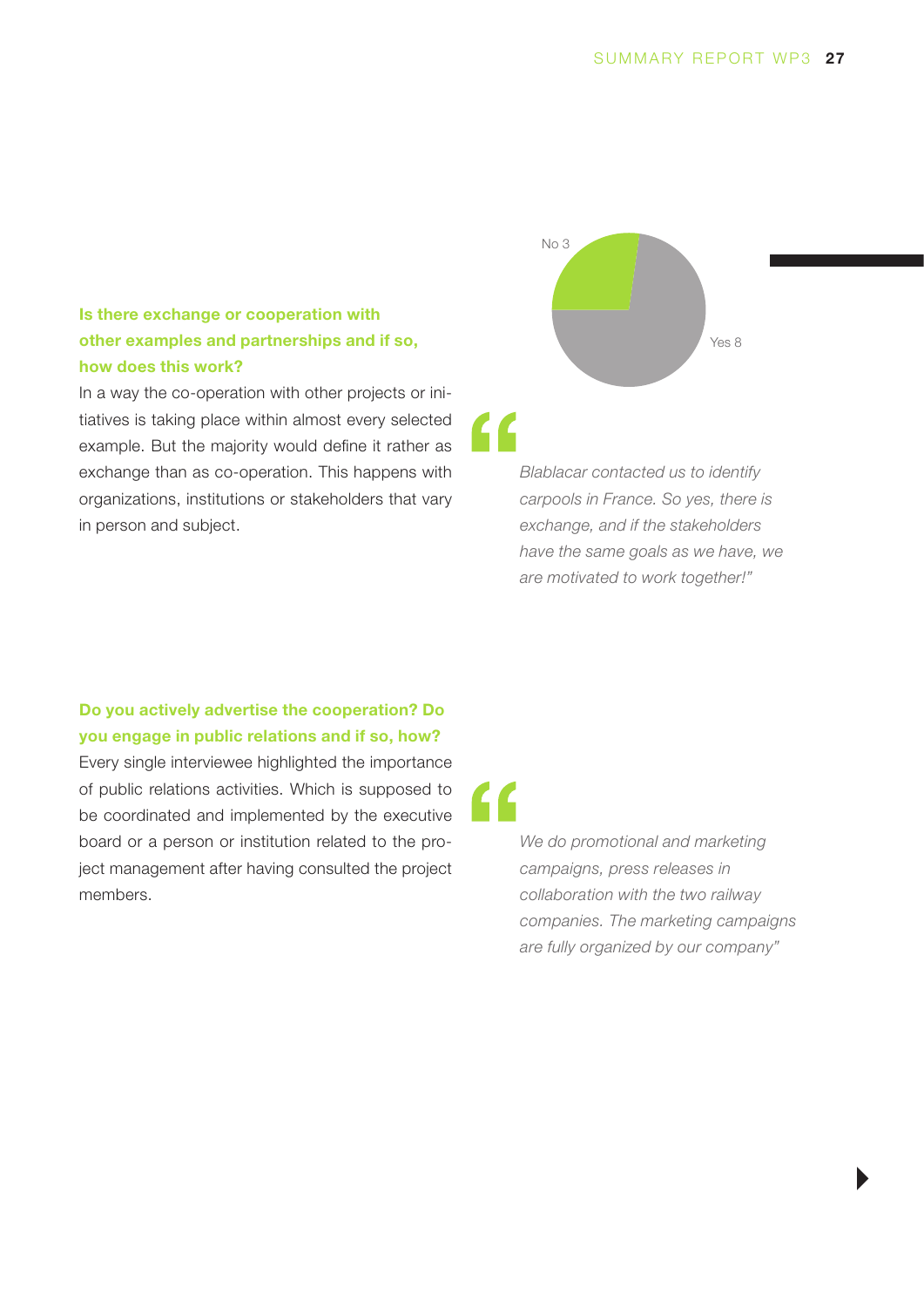#### 9. Reflexion

# Does the cooperation lead to new projects and initiatives?

In many cases the analysed co-operation models lead to new projects or initiatives. Some interviewees were unable to answer this question. In other cases two interviewees of the same co-operation model answered to the question in a different way, due to their role in the partnership. Some pointed out the relevance of co-operation to other projects or initiatives which are limited in time.



Yes, a lot of projects and tools came out of this cooperation or were developed in the framework of this network. Various platforms were initiated. In general, many small projects were developed out of the network. We always try to react to concrete interests and demands of the companies."

# In your opinion, what were the successes and highlights of the partnership besides the successful implementation?

Due to highly heterogeneous responses and a quite subjective approach of the way interviewees answered this question it is difficult to summarize the highlights of co-operation. Some interviewees highlighted the fruitful cooperative work together with the project partners, the ability to get along with each other. Others mentioned the successful implementation in time and from a financial point of view. Satisfied passengers and receiving awards were also mentioned. Most of the stakeholders were content about the common process and about the accomplished objectives.

"

The success has been that 150 companies, some of them internal predecessors, have been involved and mobility plans have been drawn up. We saw this at a symposium last year. Indirectly, car-pooling rates are increasing, and cooperation with companies has worked well!"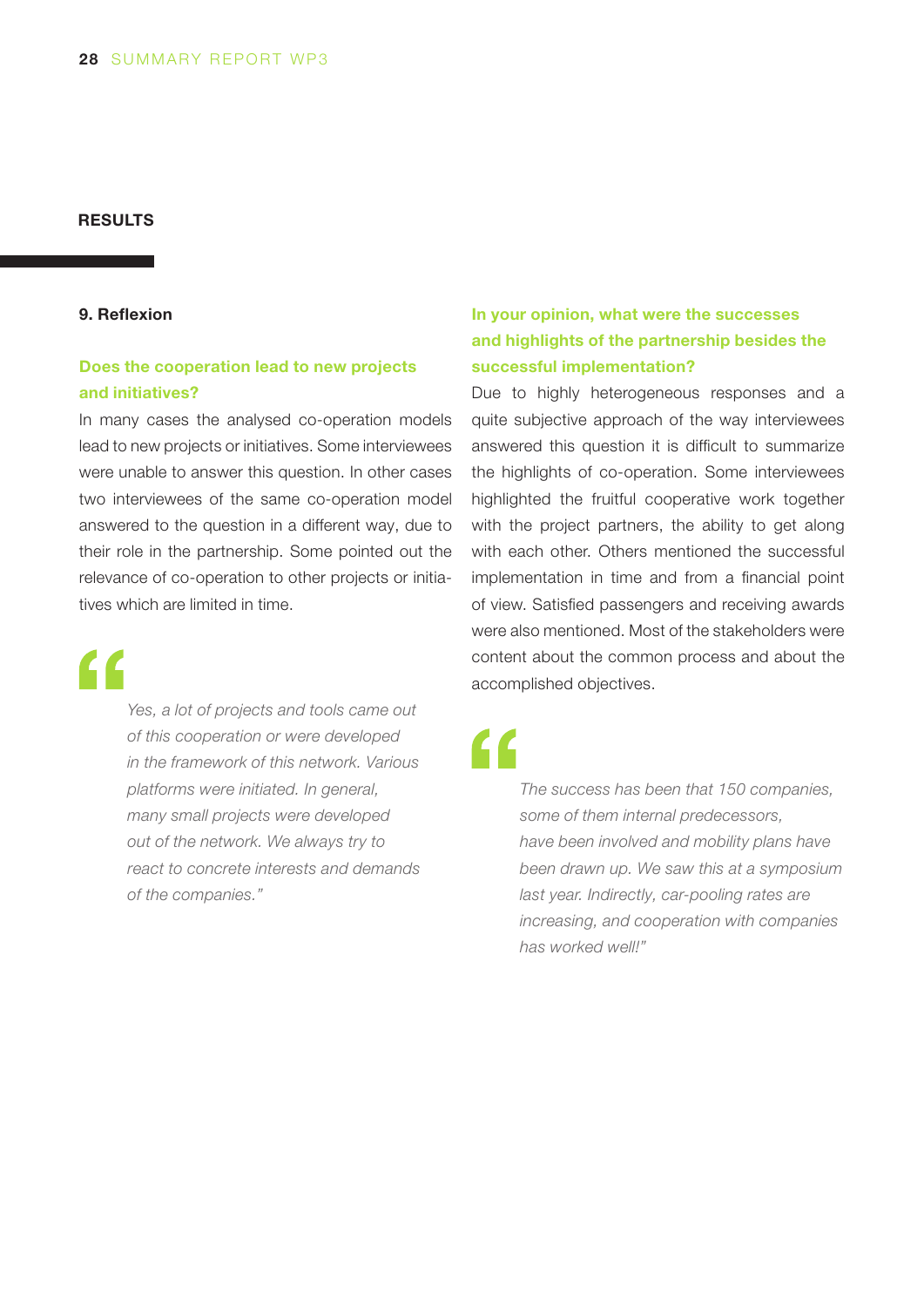# May you describe hard times and difficult periods?

Results are highly subjective and heterogeneous according to the partnerships architecture, focus and objective. The essential aspect in these cooperations is funding. Interviewees referred to numerous aspects that might have an impact on a partnerships/projects financial situation. Projects with the objective of building infrastructure may face technical issues as well as issues concerning environmental questions. Another important aspect was mentioned several times: Politics seem to be an unpredictable factor for some stakeholders, which might be able to change the framework of partnerships. One interviewee also mentioned the extreme right party in France as possible threat for crossborder co-operation. If elections, especially on a local level, are imminent political stakeholders tend to postpone important decisions. Cross-border cooperation is often exposed to superior decisions because they are often part of higher policy (regional or national level).

Besides technical and political issues cultural differences might conjure difficult times. At the end, according to an interviewee, it is essential to keep the overall objective of the project/ partnership in mind and to be open to pragmatic decisions and solutions. Legal/ juridical structures of partners' institutions were also mentioned as barrier. According to interviewees the basis of a good partnership is not just a clear structure and achievable objectives but also a good connection between project partners.

.

A difficult phase was the coordination of the three transport-nodes (Landeck, Ladina - here the connection to Scuol by rail and Nauders). Some partners were not always so cooperative, the coordination of the bus times was also a challenge."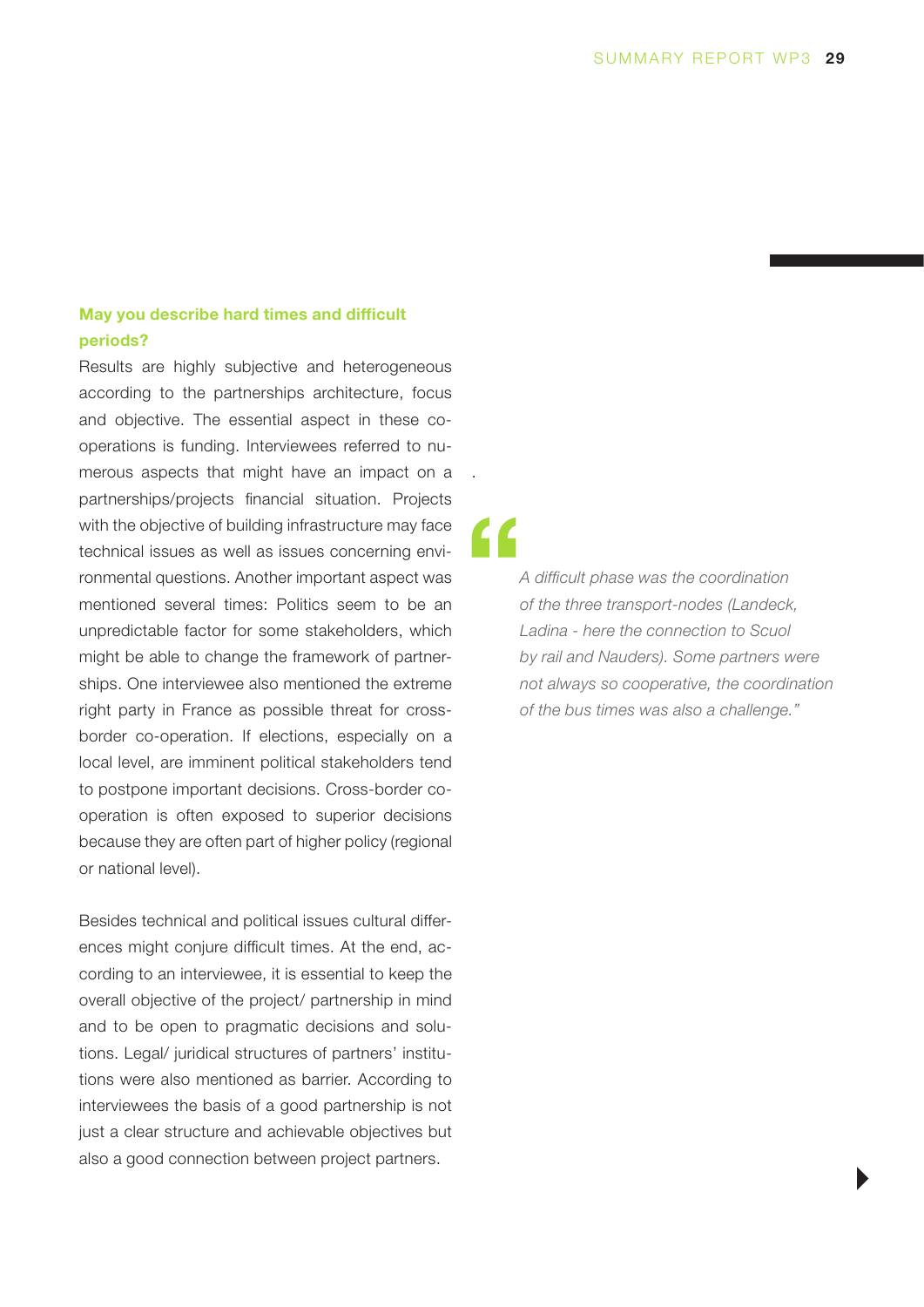# What are the concrete outputs of the project/cooperation?

For some co-operation models quantitative results are not yet available. But interviewees mentioned the following aspects:

- Annual sales increase
- reduction of traffic on the road
- increase of car-pooling
- building a connection between two countries
- implementation of park&ride and bike&ride spots
- reduced vehicle kilometres and parking
- implementation of toolboxes for mobility management, Ecopoints, Mobility-Checks, E-bike campaigns

<u>C C</u>

Impact on carpooling. Industrial zone with already 12 – 13 % of people carpooling at the beginning of the project. Today its 20% of a population that has more than doubled. Mobility plans implemented internally in companies has increased. 10% of 11,000 people use public transport."

# Have the original expectations of the cooperation/partnership been fulfilled?

All but two interviewees said that expectations have been fulfilled. Simon Kettner from commuter fund Basel for example mentioned that they are missing larger projects with a wider impact. Eduard Prost, from the partnership Covoiturage Arc Jurassien mentioned that the cooperation turned out to be good but some measures could not have been implemented due to various reasons.

"

The expectations have not yet been completely fulfilled, there are still some big projects missing from my point of view, currently we have too many small projects and fewer large projects that are supported."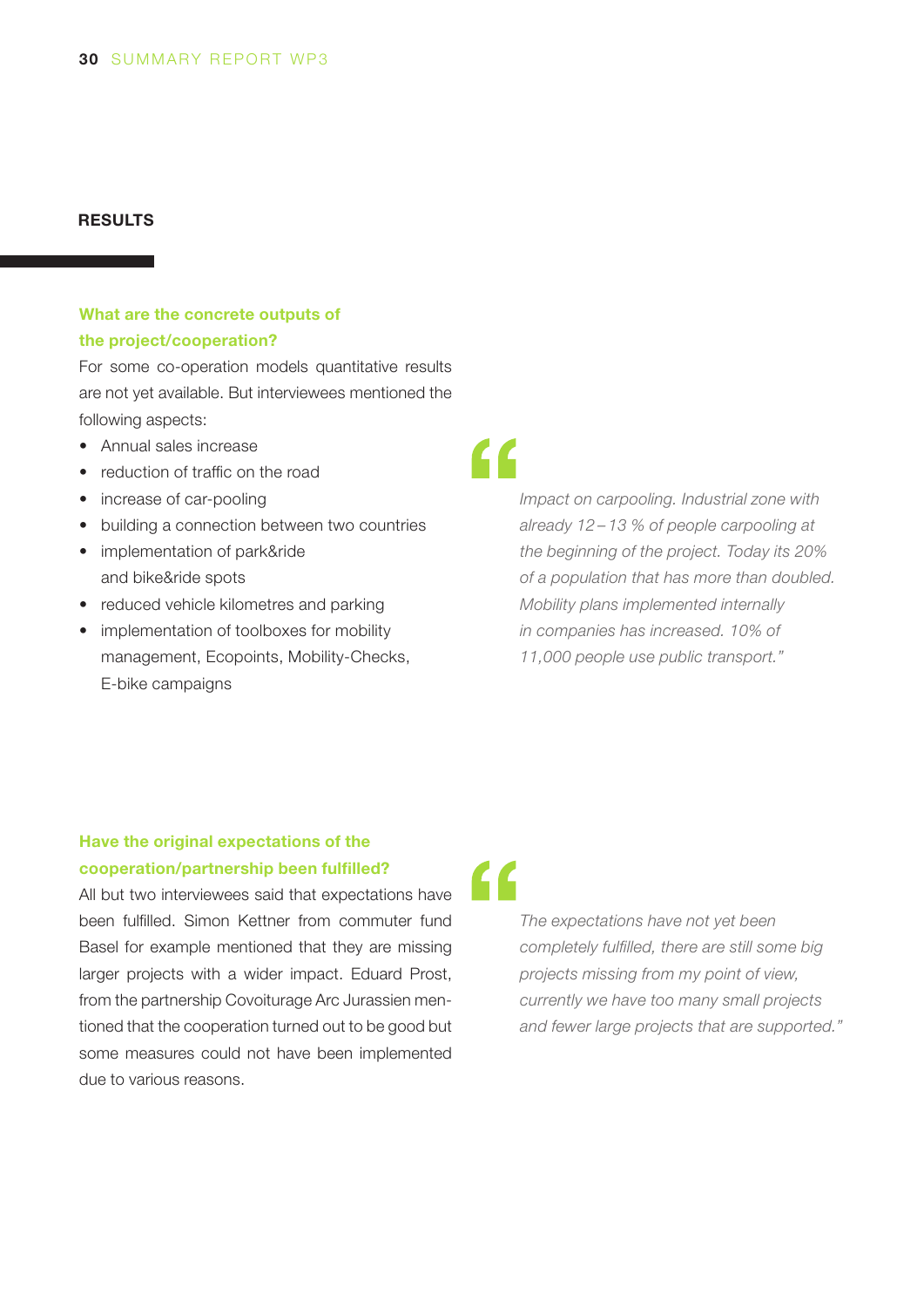# What are/were the main obstacles/barriers to the cooperation?

Following various aspects have been mentioned as obstacles/barriers to the cooperation:

- Legislation and building regulation, high complexity due to cross-border project
- • Labour culture, language, differences in decision making process, differences in procedures characteristic for the country, lack of financial visibility
- Lack of focus on public interest (more focused on own company), differences in finding the right location of infrastructures/spots for infrastructure
- Too many partners
- Political will, priorities of territories
- Availability of personal and time resources

Personnel resources should be mentioned here. The question is always whether a company is prepared to provide personnel resources for such a project."

#### Where lays the most urgent need for change?

Due to the heterogeneous design of the partnerships the responses to urgent need for change were also diverse.

Interviewees mentioned:

- For cross-border infrastructure projects: Problems in customs and taxes, Legislation and building regulation – there needs to be an easier solution for two municipalities that want to construct for example a bridge across a border
- Digitalization of the system, keeping up sale increase
- Legislation concerning embankmentinfrastructure (who is responsible?)
- A better statistical follow-up and better communication
- Transfer of good practice for modernising infrastructure
- more good reasons for employers to invest in company mobility management (obligation, legal frameworks)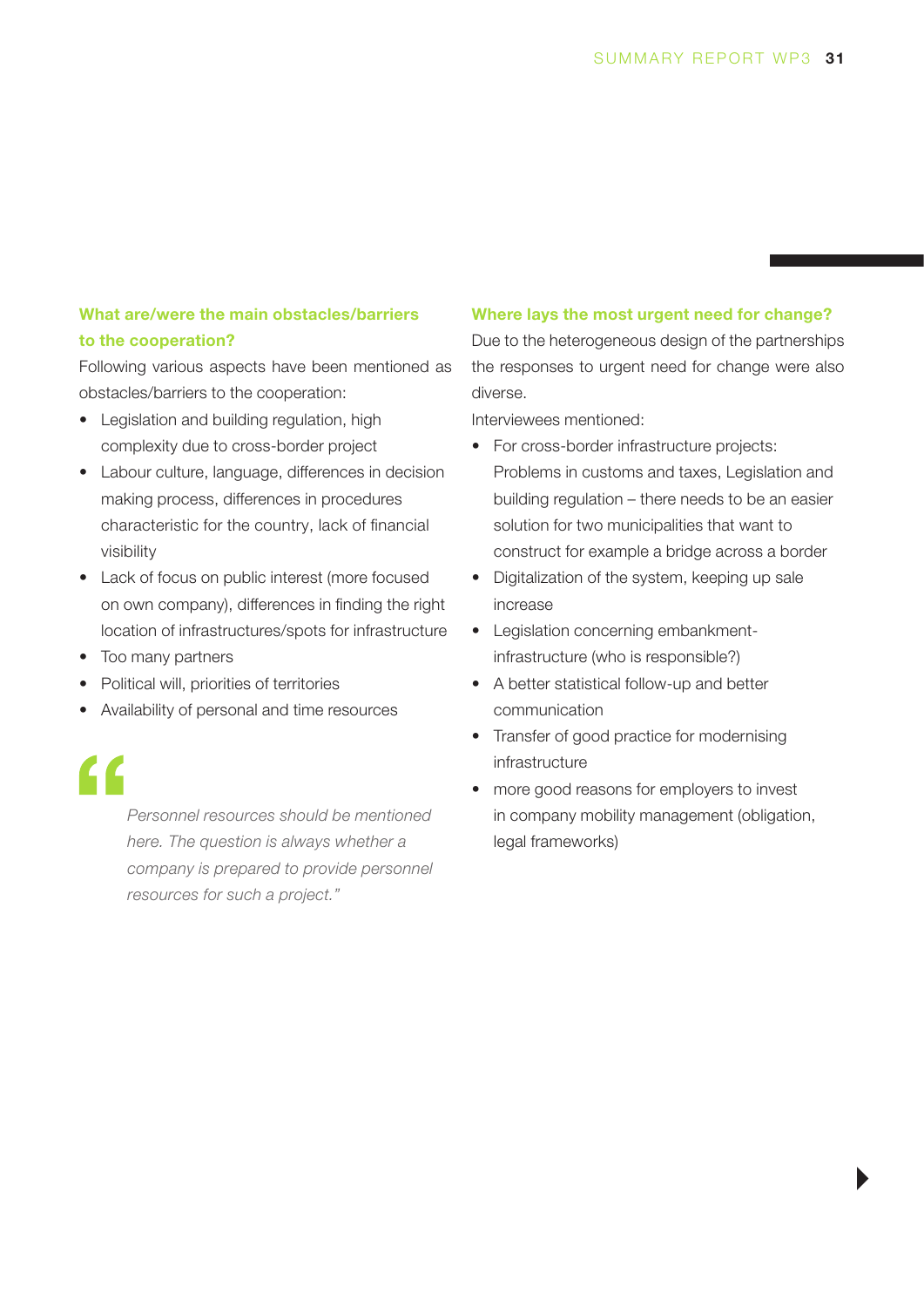# Did the cooperation/partnership win a prize?

Three out of eleven examples won a prize.

More good reasons for employers to invest in corporate mobility management are needed; above a certain company size it should be mandatory to have to deal with corporate mobility management."



# Why is this partnership a good practice example and should be included in our collection?

Tobias Obert and Roger Erdin, responsible actors from the Rheinsteg partnership in Germany and Switzerland, see the installation of the bridge across the Rhine as a cross-border project where all people living in the region can profit from. Especially commuters, citizens, tourists and the environment can profit. The basis of this infrastructure project is the joint urban development which stands for a long term co-operation across the border.

Mathieu Harnist and Hubert Vaxelaire highlight the extension of Basels' Tram 3 as a project that shows that even large projects across borders with greater differences between project partnersand despite different cultures can be implemented. This infrastructural project is part of a long-term vision. It is a strong common vision that anticipates the development of the northwest corridor. It is a transport project that is consistent with urban development.

Mister Botta from the TILO Company stresses that the intention of their company is to contribute to climate protection and to serve public interest. They created a service that works relatively well.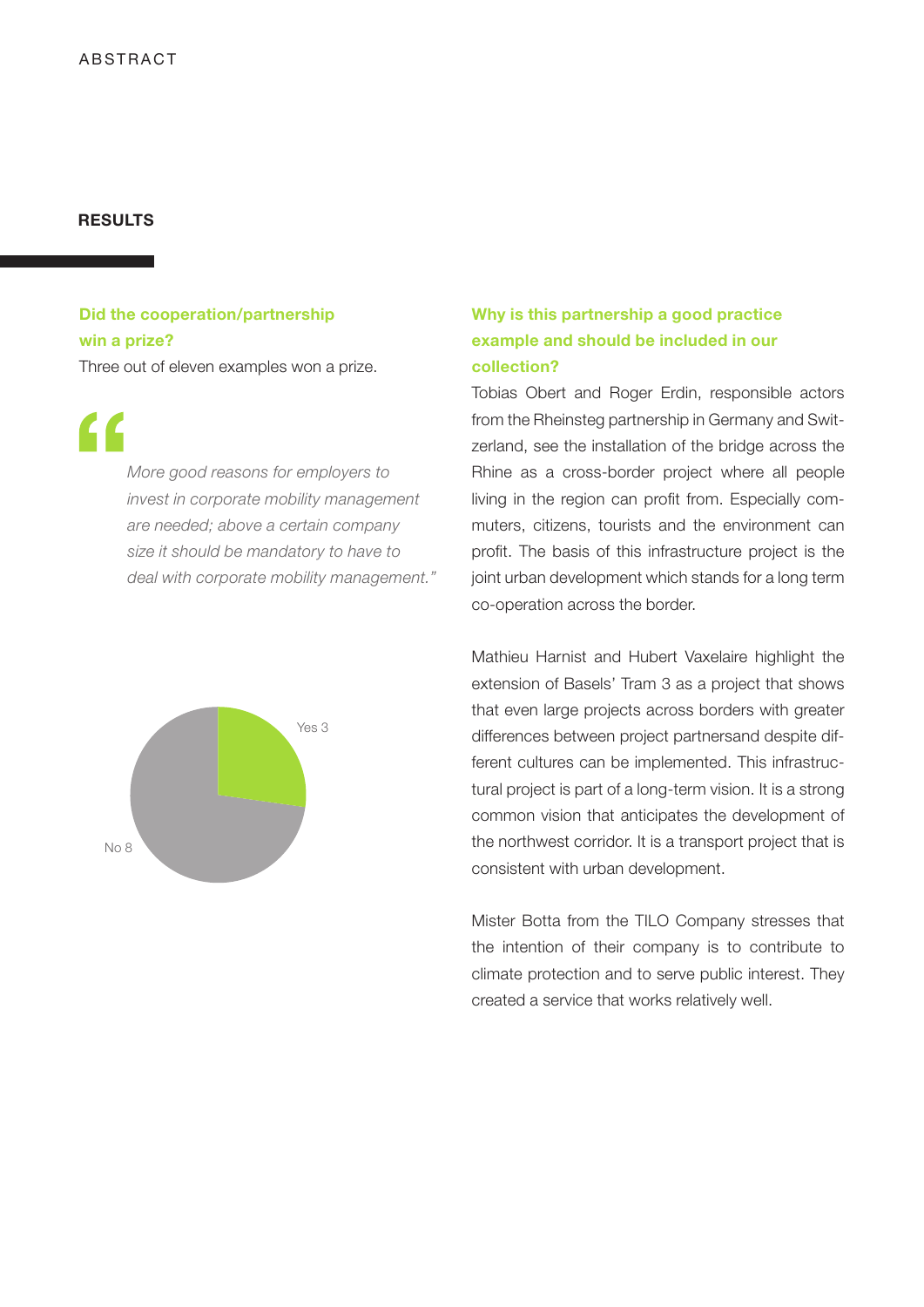Thierry Müller and Andreas Knapp, responsible for BÜGA, point out that the partnership is ideal for removing obstacles that stand in the way of using public transport. This also protects the environment and nature. With the increased use of public transport it becomes an alternative for other user groups too. So it is a positive spiral. It is an example of "best practice" because it should definitely be copied. Besides the co-operation is structured in a simple way which makes it easy to understand and to transfer it to other regions.

Benoit Morel and Eduard Prost highlight the Covoiturage Arc Jurassien partnership with its simple but effective actions in terms of animation and awareness rising without technological tools or any special equipment. Additionally it is a good practice example because they were able to bring 16 French and Swiss partners together. Everyone involved is satisfied with the progress of the project. All partners are satisfied with the results of the implemented project.

According to Milos Rovsnik the example of the revitalisation of the train line between Ljubljana and Trieste could be used in similar cases. The partnership represents a good example of a systematic approach in communication in a particular product. The foundation is the establishment of communication which must be supported by concrete solutions.

Simon Kettner and Philipp Günther see the relationship between cities and sub-urban areas as newly defined trough their initiative. The successful support of Park&Ride and Bike&Ride facilities via the Commuter fund Basel shows new ways. The financing of such facilities is usually difficult as costs and benefits are incurred at different locations. The fund itself is easy to handle, it is unbureaucratic and it is therefore possible to implement smaller projects (of course also larger ones) that help to travel intermodal, reduce the MIV and make public transport a bit more sustainable.

Martin Reis and Daniel Oehry, members and initiators of the Netzwerk Wirtschaft Mobil, think that the network fulfils its purpose and its task as "innovation engine and spearhead" for the establishment of professionally operated mobility management in the Rhine valley. The figures regarding the mobility behaviour of the participating companies speak for themselves.

In addition, many good projects have been developed which have now also been successfully implemented by many other employers in Vorarlberg. Last but not least, it is a very good investment in terms of cost-benefit ratio, both for the respective company and for the province of Vorarlberg and the Energy Institute. The results of the network show that if you hold on to it and the right people sit at the table, you can change things.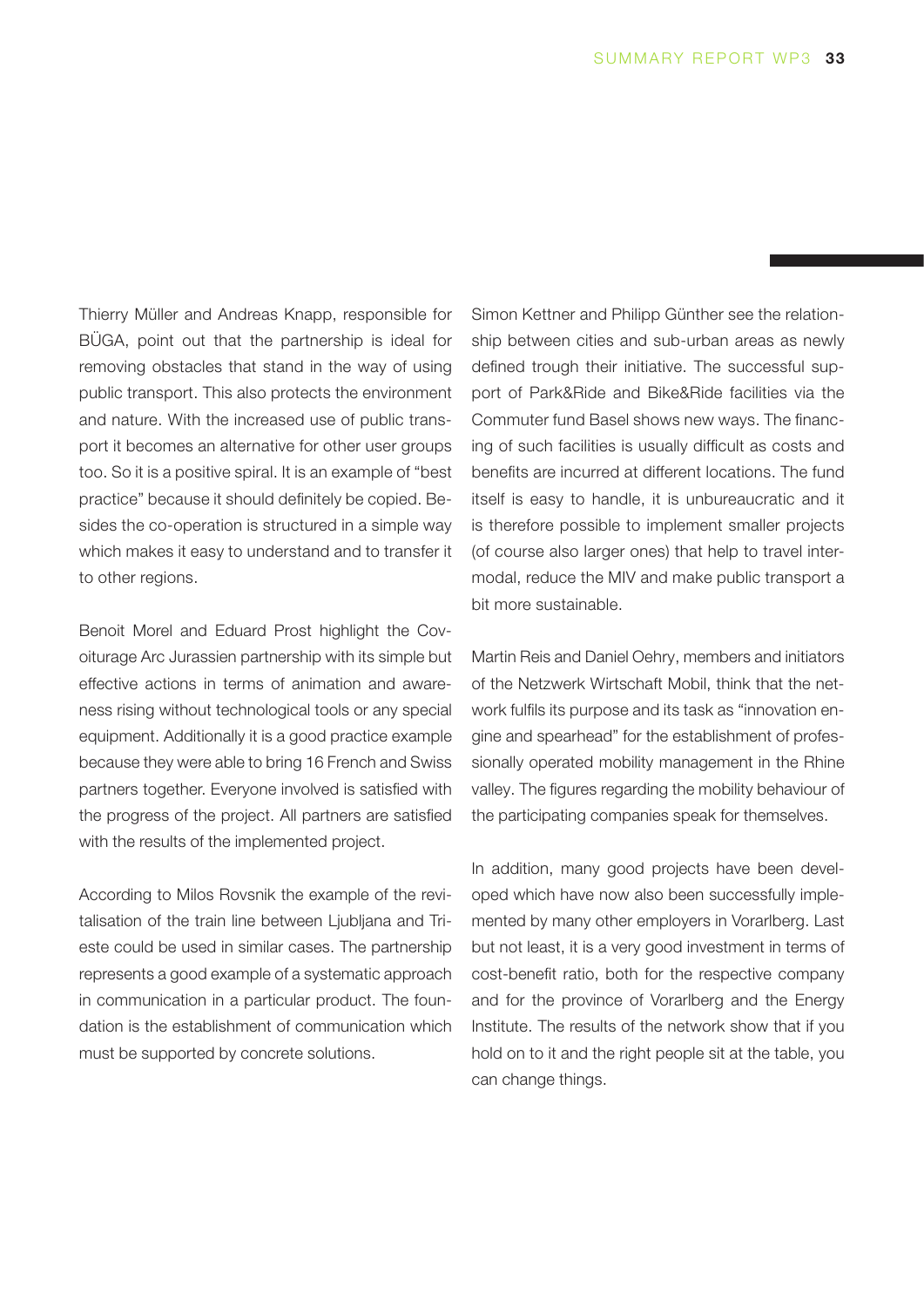#### **SUMMARY**

#### Success factors

#### Clear structures and responsibilities

Clear structures and clear and visible allocation of responsibilities are necessary in order to have an effective procedure within a co-operation. Decision making processes seemed to be clear and transparent to the interviewed stakeholders. Organisational charts do exist for some co-operation models, others were able to design one spontaneously, which shows that structures and operating principles as well as responsibilities are clear and transparent. Another success factor concerns internal communication and documentation. It must be clear to all involved partners who is responsible for what issue.

#### Clear legal status of the partners

Co-operation across borders can take place and come into action if partners are able to collaborate, taking into account their legal status. For some purpose it is easier for implementation if main stakeholders are private actors, as companies or associations are. Sometimes privatisation is supposed happen or service has to be outsourced to happen in order to bring the partnership or project forward. Companies often find themselves in a semi-private status. In other cases, especially in those where infrastructure is to be built, public institutions must have unconfined competence as we learned from our analysed examples.

#### **Politics**

At best politics support cross-border co-operation financially as well as in terms of content and attitude. European oriented politics help to co-operate across a border, the financial aspect can be highlighted within this context. Politics that have a nationalistic approach will not support projects and partnerships with another country according to the assumption of one interviewee. Ahead of elections decision making processes are often interrupted and situations often seem to be uncertain for stakeholders.

#### Relationships and common objectives

Personal relationships are an underestimated aspect within a partnership, wether cross-border or not. Sympathy, trust, mutual appreciation can be a guarantee for success as well as a guarantee for further collaboration. Common objectives and a common approach of estimating and evaluating situations are as important for collaboration. Some stakeholders found each other through an approach regarding content and personal approach and built up a project or partnership.

#### Give and take

Despite a common view of problems and visions discrepancies might come up. Some stakeholders might be used to a certain standard of technical aspects or a respective political procedure that others are not. The willingness to compromise is essential according to interviewees. The objective of the project or the co-operation must be more important than any other interest.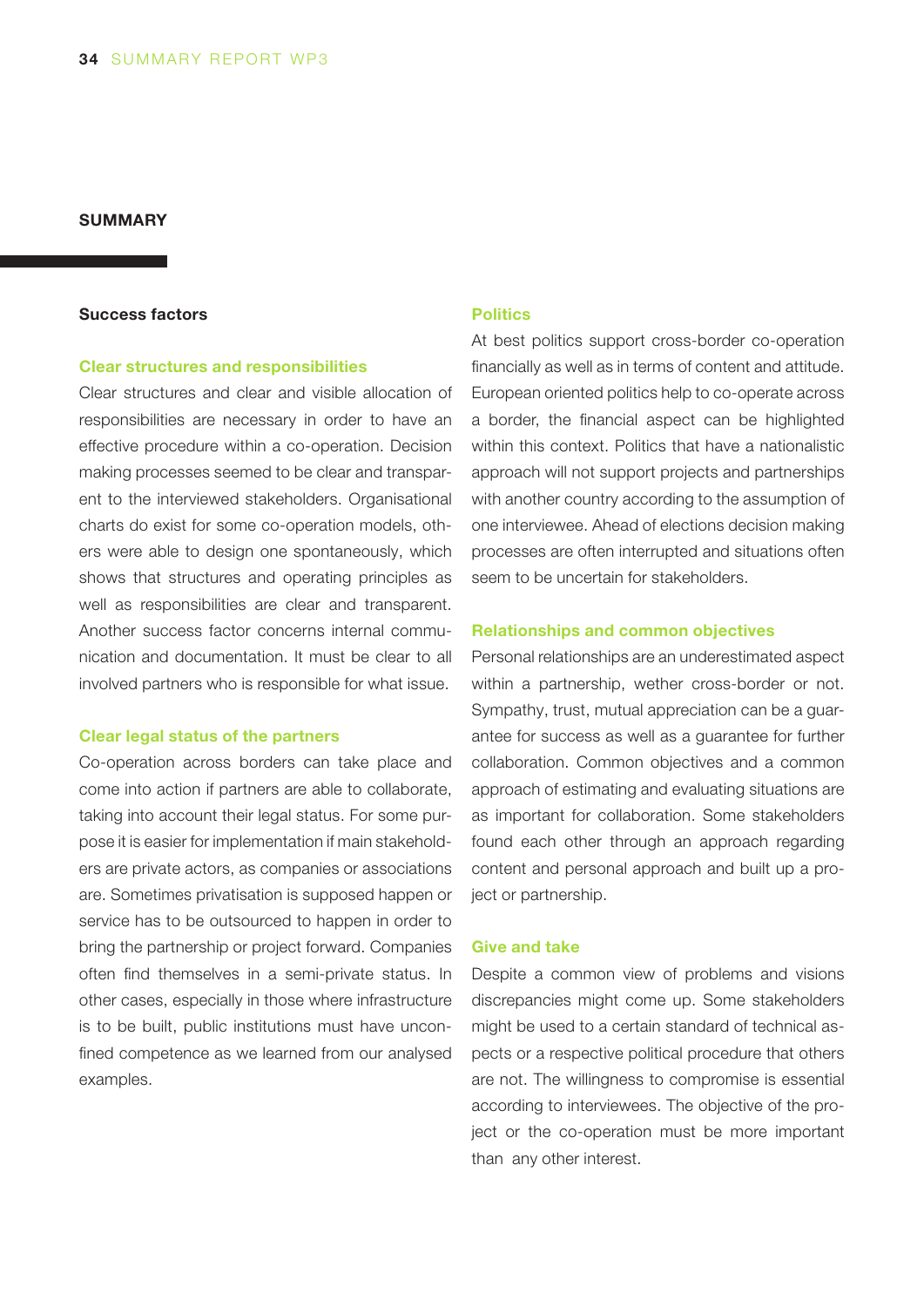#### **Subsidiarity**

If decisions can be taken on a low level it is not just a democratic approach within a political system, but also a gain for a possible partnership. Decisions can be taken in a fast and uncomplicated way and do not have a long procedure to go through. Additionally it brings a better self-conception and independency to stakeholders. This can of course also be seen as a risk. A sustainable institutional memory can be seen as an essential factor for a successful partnership.

#### Main challenges

With respect to main challenges of cross-border co-operation we distinguish between four aspects: Legal, cultural/subjective, functional and aspects regarding content.

Legal aspects: For example taxes and building regulations. According to interviewees the framework conditions for municipalities to build something across a national border is highly complicated in terms of legalisation.

Personal/subjective aspects mean cultural differences in working time, working mentality etc. Language is also an important factor. Do we use the same words? Did he mean it that or this way? Cooperation is based on relationships between institutions and people. Time and resources are another aspect which is crucial to a partnership.

Functional aspects of politics: Obviously co-operation partners are embedded in a different political system. Decision making processes can be crucially different. Additionally the responsible persons often have different positions and competences within their institution/municipality/company etc.

Aspects regarding content are probably the most difficult ones to overcome. Interviewees highlighted the importance to be willing to find compromises in case of different approaches. Some also mentioned that not every partner has the same interest/intention within the partnership. Private interests and personal enrichment often stands in the way of public interest.